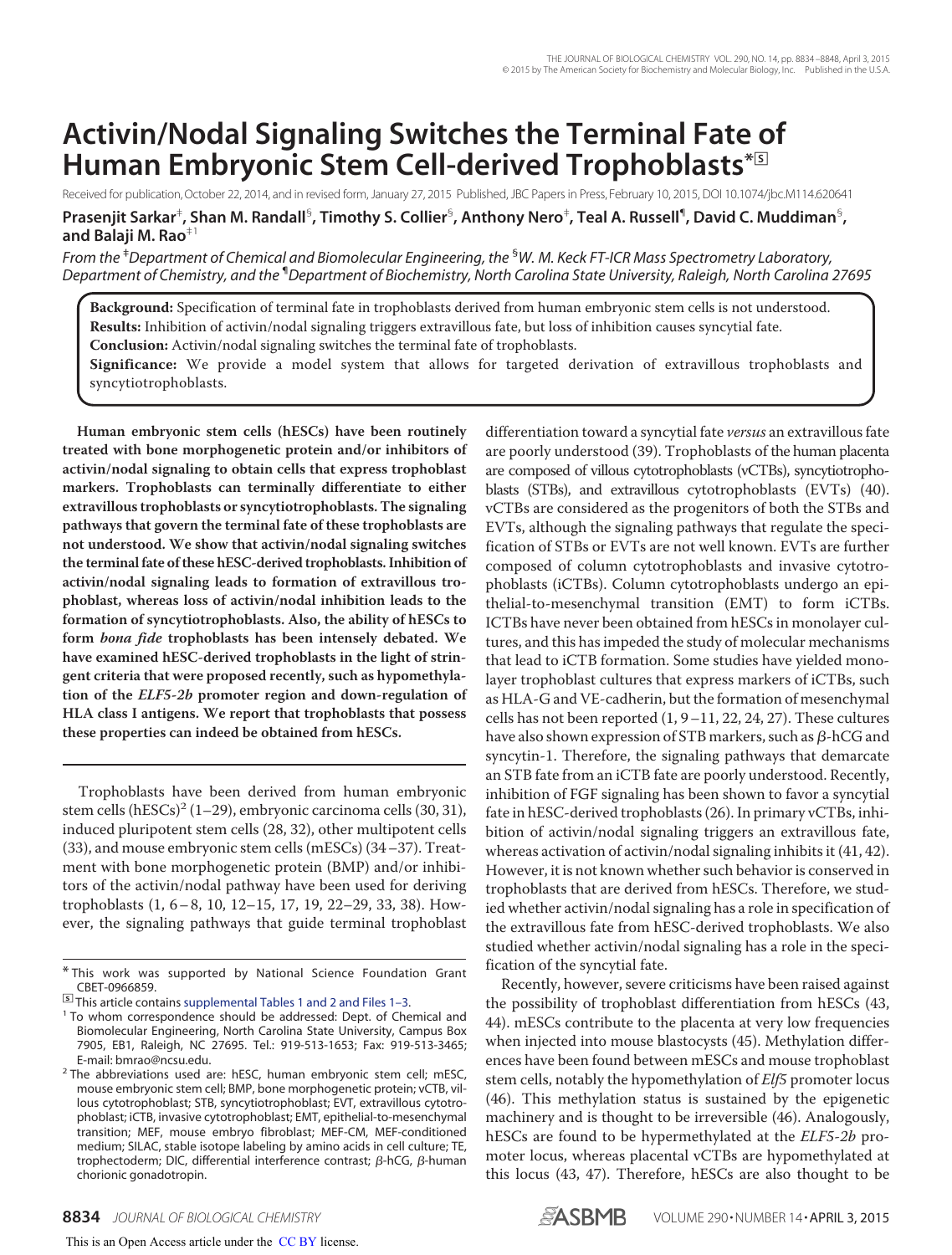epigenetically restricted from differentiating to trophoblasts (43). Trophoblasts with hypomethylated ELF5-2b promoter locus have never been obtained from hESCs. Also, vCTBs of the placenta down-regulate HLA class I antigens, whereas hESCderived trophoblasts have not been shown to do so (43). We have attempted to address these criticisms by studying whether hESCs can be differentiated to trophoblasts that have hypomethylated ELF5-2b promoter locus and down-regulate HLA class I antigens.

#### **EXPERIMENTAL PROCEDURES**

Cell Culture and Differentiation—H1 and H9 hESCs were cultured on mouse embryonic fibroblasts (MEFs) isolated from embryonic day 13.5 pregnant CD-1 mouse embryos (Charles River, Wilmington, MA) as described previously (48). For feeder-free culture, hESCs were grown on growth factor-reduced  $Matrigel<sup>TM</sup>$  (BD Biosciences) in MEF-conditioned medium (MEF-CM); CM was prepared using previously published protocols (49). Differentiation was carried out by adding SB431542  $(25 \mu)$  (Sigma-Aldrich), BMP4  $(20 \text{ ng/ml})$  (Invitrogen), and EGF (2.5 ng/ml) (R&D Systems) to H1 or H9 cultures, as specified, in the presence of MEF-CM. Medium was refreshed every day leading up to the passage step, after which medium was refreshed every other day. Enzymatic passaging was carried out by scoring confluent colonies into equally spaced grids of cells using a Pasteur pipette and lifting off the cells using collagenase IV (Invitrogen). For stable isotope labeling by amino acids in cell culture (SILAC), H9 cells were grown in CM without L-lysine and L-arginine but containing the stable isotopes L- $[^{13}C_6][^{15}N_2]$ lysine and L- $[^{13}C_6]$ arginine (Pierce) (SILAC-CM), as described previously (48). Stable isotope-labeled arginine and lysine incorporation of 98.5 and 98.0%, respectively, was achieved. Arginine-to-proline conversion was determined to be  $\sim$  5% in our system (50).

RNA Isolation, cDNA Synthesis, and Quantitative PCR— RNA was isolated using TRIzol<sup>TM</sup> reagent (Invitrogen) using the manufacturer's protocol. For cDNA synthesis, the RNA pellet was dissolved in diethyl pyrocarbonate (Sigma)-treated water, and 15  $\mu$ g of RNA was heated at 70 °C for 5 min with oligo(dT) 15-mer primers (Integrated DNA Technologies, Coralville, IA). Moloney murine leukemia virus reverse transcriptase (Invitrogen) and dNTP mix (Invitrogen) were added, and the reaction was carried out for 50 min at 42 °C. The reaction mixture was heated to 70 °C for 10 min and further incubated with 0.5 M sodium hydroxide for 30 min at 65 °C. The solution was neutralized with 1 M hydrochloric acid and stored at 20 °C until further use. Quantitative PCRs were carried out using SYBR Green Supermix® (Bio-Rad) in a Mastercycler® ep Realplex system (Eppendorf, Hauppage, NY). The primers used for quantitative PCR analysis are listed in Table 1. GAPDH expression was used for normalization between samples. Analysis of variance of the data was carried out using the SAS software. Quantitative PCR analysis was carried out using biological replicates for H9 and H1 hESCs as specified in the figure legends. The  $\Delta\Delta Ct$  method was used to determine changes in gene expression (51).

Immunofluorescence—Cells were grown on glass bottom culture dishes (Greiner Bio-one, Monroe, NC) coated with Matri-

| <b>TABLE 1</b> |  |
|----------------|--|
|----------------|--|

**List of primers used for quantitative PCR analysis**

| Gene             | Primer  | Sequence                  |  |  |  |  |                                   |  |  |  |
|------------------|---------|---------------------------|--|--|--|--|-----------------------------------|--|--|--|
| CDH11            | Forward |                           |  |  |  |  | AGA GGT CCA ATG TGG GAA CG        |  |  |  |
| <i>CDH11</i>     | Reverse |                           |  |  |  |  | GGT TGT CCT TCG AGG ATA CTG T     |  |  |  |
| CDX2             | Forward |                           |  |  |  |  | GGC AGC CAA GTG AAA ACC AG        |  |  |  |
| CDX2             | Reverse |                           |  |  |  |  | GGT GAT GTA GCG ACT GTA GTG AA    |  |  |  |
| CGB              | Forward |                           |  |  |  |  | GAG CTC ACC CCA GCA TCC TAT CAC C |  |  |  |
| CGB              | Reverse |                           |  |  |  |  | GTG GCA TTG ATG GGG CGG CAC       |  |  |  |
| CSH1             | Forward |                           |  |  |  |  | TCC TCA GGA GTA TGT TCG CCA       |  |  |  |
| CSH1             | Reverse |                           |  |  |  |  | GGG TTC CAG GAT TGG TGA CC        |  |  |  |
| ELF5             | Forward |                           |  |  |  |  | GCT GCG ACC AGT ACA AGT TG        |  |  |  |
| ELF5             | Reverse |                           |  |  |  |  | CTG CCT CGA CGA ACT CCT C         |  |  |  |
| <b>EOMES</b>     | Forward |                           |  |  |  |  | CAC CGC CAC CAA ACT GAG AT        |  |  |  |
| <b>EOMES</b>     | Reverse |                           |  |  |  |  | CGA ACA CAT TGT AGT GGG CAG       |  |  |  |
| <i>ERVFRD-1</i>  | Forward |                           |  |  |  |  | GAA ACA CCA GGG ACA GCT TAT C     |  |  |  |
| <i>ERVFRD-1</i>  | Reverse |                           |  |  |  |  | GAT GGG TCC GAA AAT GGG AGG       |  |  |  |
| GAPDH            | Forward | CTC CAC GAC GTA CTC AGC G |  |  |  |  |                                   |  |  |  |
| GAPDH            | Reverse |                           |  |  |  |  | TGT TGC CAT CAA TGA CCC CTT       |  |  |  |
| <i>HAND1</i>     | Forward |                           |  |  |  |  | GAG AGC ATT AAC AGC GCA TTC G     |  |  |  |
| HAND1            | Reverse |                           |  |  |  |  | CAC GTC CAT CAG GTA GGC G         |  |  |  |
| HLA-G            | Forward |                           |  |  |  |  | CAC GCA CAG ACT GAC AGA ATG       |  |  |  |
| HLA-G            | Reverse |                           |  |  |  |  | GCC ATC GTA GGC ATA CTG TTC A     |  |  |  |
| <i>HSD3B1</i>    | Forward |                           |  |  |  |  | TAA CGG GTG GAA TCT GAA AAA CG    |  |  |  |
| HSD3B1           | Reverse |                           |  |  |  |  | CTA GCA GAA AGG AAT CGG CTT C     |  |  |  |
| ITGA1            | Forward |                           |  |  |  |  | CAG CCC CAC ATT TCA AGT CGT       |  |  |  |
| ITGA1            | Reverse |                           |  |  |  |  | ACC TGT GTC TGT TTA GGA CCA       |  |  |  |
| ITGA5            | Forward |                           |  |  |  |  | GCC TGT GGA GTA CAA GTC CTT       |  |  |  |
| ITGA5            | Reverse |                           |  |  |  |  | AAT TCG GGT GAA GTT ATC TGT GG    |  |  |  |
| <b>KDR</b>       | Forward |                           |  |  |  |  | GGC CCA ATA ATC AGA GTG GCA       |  |  |  |
| <b>KDR</b>       | Reverse |                           |  |  |  |  | CCA GTG TCA TTT CCG ATC ACT TT    |  |  |  |
| LMO <sub>2</sub> | Forward |                           |  |  |  |  | GGC CAT CGA AAG GAA GAG CC        |  |  |  |
| LMO <sub>2</sub> | Reverse |                           |  |  |  |  | GGC CCA GTT TGT AGT AGA GGC       |  |  |  |
| <i>MSI1</i>      | Forward |                           |  |  |  |  | TAA AGT GCT GGC GCA ATC G         |  |  |  |
| MSI1             | Reverse |                           |  |  |  |  | TCT TCT TCG TTC GAG TCA CCA       |  |  |  |
| NES              | Forward |                           |  |  |  |  | CTG CTA CCC TTG AGA CAC CTG       |  |  |  |
| <b>NES</b>       | Reverse |                           |  |  |  |  | GGG CTC TGA TCT CTG CAT CTA C     |  |  |  |
| OLIG3            | Forward |                           |  |  |  |  | AGC CGT CTC AAC TCG GTC T         |  |  |  |
| <i>OLIG3</i>     | Reverse |                           |  |  |  |  | CAT GGC TAG GTT CAG GTC GTG       |  |  |  |
| <i>PECAM1</i>    | Forward |                           |  |  |  |  | CCA AGG TGG GAT CGT GAG G         |  |  |  |
| <i>PECAM1</i>    | Reverse |                           |  |  |  |  | TCG GAA GGA TAA AAC GCG GTC       |  |  |  |
| PLAU             | Forward |                           |  |  |  |  | GCT TGT CCA AGA GTG CAT GGT       |  |  |  |
| PLAU             | Reverse |                           |  |  |  |  | CAG GGC TGG TTC TCG ATG G         |  |  |  |
| PSG9             | Forward |                           |  |  |  |  | AGC TGC CCA TCC CCT ACA T         |  |  |  |
| PSG9             | Reverse |                           |  |  |  |  | TTA CTG CGG AGG CCA CCA TA        |  |  |  |
| T                | Forward |                           |  |  |  |  | CTG GGT ACT CCC AAT GGG G         |  |  |  |
| T                | Reverse |                           |  |  |  |  | GGT TGG AGA ATT GTT CCG ATG A     |  |  |  |
| TBX4             | Forward |                           |  |  |  |  | TGT TCC CCA GCT ACA AGG TAA       |  |  |  |
| TBX4             | Reverse |                           |  |  |  |  | GCA GGG ACA ATG TCA ATC AGC       |  |  |  |

gel. After cytokine treatments as specified, cells were fixed and permeabilized using 1:1 methanol/acetone (BDH Chemicals (London, UK) and Fisher, respectively) and treated with 0.5% Triton X-100 (Acros Organics, Geel, Belgium). Cells were blocked in  $1 \times$  PBS (Sigma-Aldrich) with 5% BSA (AMRESCO, Solon, OH), 0.1 mg/ml human IgG (Immunoreagents Inc., Raleigh, NC), and 0.3% Triton X-100 and incubated overnight with the primary antibody diluted in blocking buffer. While using goat anti-human antibodies, samples were blocked with 5% normal donkey serum (Immunoreagents Inc.). Rabbit antihuman antibodies for VE-cadherin (Cell Signaling, Danvers, MA) and syncytin (Santa Cruz Biotechnology, Inc.), mouse anti-human antibodies for P63 (4A4, Genetex, Irvine, CA), CK7 (Santa Cruz Biotechnology), CD9 (Millipore, Billerica, MA), β-hCG (Abcam, Cambridge, MA), and HLA-G (4H84, Abcam) were used. Corresponding rabbit, mouse, and goat isotype antibodies for controls were purchased from Cell Signaling, Millipore, Epitomics, Immunoreagents Inc., and Santa Cruz Biotechnology. Secondary antibodies used were Alexa 633 conjugated goat anti-mouse IgG, Alexa 488-conjugated goat anti-rabbit IgG, Alexa 633-conjugated donkey anti-goat IgG, Alexa 488-conjugated donkey anti-mouse IgG, Alexa 488-con-

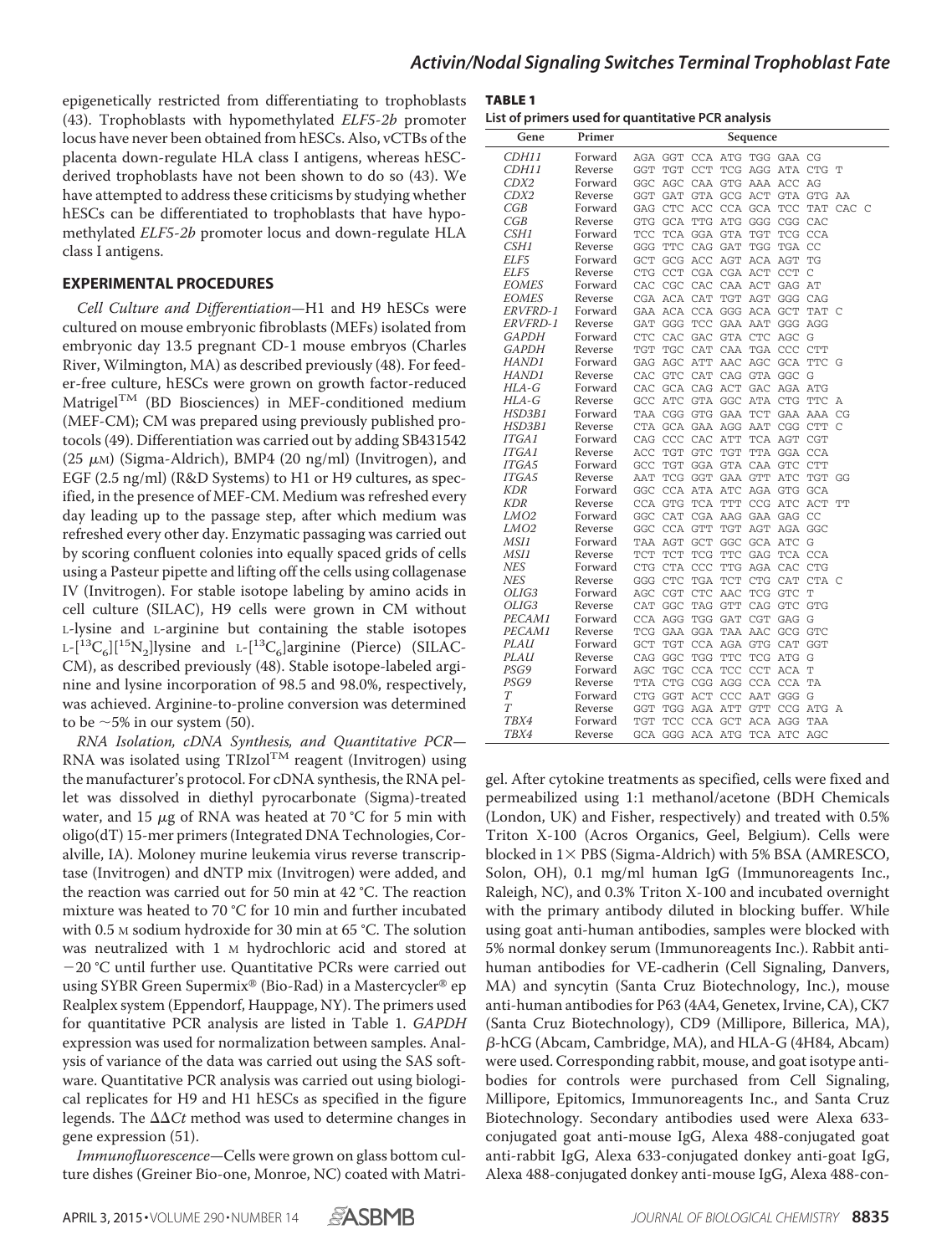jugated donkey anti-rabbit IgG, and Alexa 488-conjugated chicken anti-mouse IgG (Invitrogen) along with DAPI (Invitrogen), as appropriate, and samples were imaged using a Zeiss LSM 710 confocal microscope. Plasma membrane staining in syncytiotrophoblasts was carried out using the CellMask deep red plasma membrane fluorescent dye (Invitrogen).

Flow Cytometry—Cells were dissociated using trypsin/EDTA (Invitrogen), fixed in 4% paraformaldehyde (Thermo Shandon Ltd., Runcorn, UK), and permeabilized in saponin buffer containing 1 mg/ml saponin (Sigma-Aldrich) and 1% BSA in PBS (Sigma-Aldrich). Cells were blocked with 0.1 mg/ml human IgG in saponin buffer for 30 min and incubated with the specified primary antibodies for 1 h at room temperature and subsequently with corresponding secondary antibodies for 1 h. Cells were analyzed using a BD Accuri C6 flow cytometer.

Western Blotting—Cells were lysed in lysis buffer containing 40 mM Tris, 120 mM sodium chloride, 0.5% Triton X-100, 0.3% SDS, Complete® mini protease inhibitors (Roche Applied Science), and phosphatase inhibitor mixtures I and II (Sigma-Aldrich) at pH 7.6. The lysate was stored at  $-80$  °C until use. Polyacrylamide gel electrophoresis and Western blotting were carried out using conventional protocols. Incubations with rabbit antibodies for phospho-SMAD1/5/8 (Cell Signaling), phos $pho$ -ERK1/2 (Cell Signaling), and  $\beta$ -ACTIN (Cell Signaling) were carried out using protocols specified by the manufacturer. HRP-conjugated goat anti-rabbit antibodies were purchased from Sigma-Aldrich and Cell Signaling. Chemiluminescence readout was obtained using SuperSignal® West Femto substrate (Pierce).

Zymography Assay—Conditioned medium from differentiated cells was collected and run using a standard SDS-PAGE protocol, except that the sample was not heated prior to loading, and the running gel contained 0.1% gelatin. The zymogram was developed using standard protocols (52). Reagents used included Coomassie Blue R-250 (Pierce), methanol (BDH), acetic acid (Acros Organics), Triton X-100 (Acros Organics), sodium azide (Fisher), Tris base (Fisher), hydrochloric acid (Ricca Chemical Co., Arlington, TX), calcium chloride (Acros Organics), and zinc chloride (Acros Organics).

*Invasion Assay*—Membrane inserts with  $12$ - $\mu$ m pores (Millipore) were coated with Geltrex (Invitrogen) and allowed to solidify. Differentiated cells were harvested from cell culture using 0.25% trypsin/EDTA (Sigma-Aldrich), plated on Geltrex, and allowed to invade for 2 days in the presence of MEF-CM, SB431542, and EGF. After 2 days, the upper surface of the membrane was cleaned with a cotton swab to remove Geltrex and cells. Membrane inserts were fixed with methanol (Fisher) and stained with 1% Toludine Blue O (Chem-Impex Internatinal Inc., Wood Dale, IL). Cells on the lower surface of the membrane were imaged.

Immunohistochemistry—Differentiated cells were enzymatically passaged on top of solidified Matrigel and allowed to grow. After the specified number of days, solidified Matrigel was fixed in 70% ethanol and paraffin-embedded. Specimens were processed for immunohistochemistry at the Histology Facility at North Carolina State University using standard procedures.

Bisulfite Sequencing—Cells were washed with PBS (Sigma-Aldrich), and genomic DNA was extracted using the Wizard Genomic DNA kit (Promega). H1 and H9 cells were treated with SB431542 for 12 days. The epithelial core was used for genomic DNA extraction. Bisulfite reaction was carried out using the EpiTect bisulfite kit (Qiagen). The *ELF5-2b* promoter region was isolated using nested PCR as described previously (2). The primers used were as follows: first PCR forward, GGAA-ATGATGGATATTGAATTTGA; first PCR reverse, CAATA-AAAATAAAAACACCTATAACC; 2nd PCR forward, GAGG-TTTTAATATTGGGTTTATAATG; 2nd PCR reverse, ATAAATAACACCTACAAACAAATCC.

The PCR product was cloned into pJET1.2 using the pJET1.2 cloning kit (Thermo Scientific), and 10 clones from each biological sample were sequenced at random.

ELISA—Conditioned medium from STB cultures was collected and centrifuged to clear out cell debris. Samples were stored at  $-20$  °C until use. ELISA for  $\beta$ -hCG was carried out using the ELISA kit (Abcam) using the manufacturer's protocol.

Propidium Iodide Staining—Propidium iodide staining was carried out using a previously published protocol (53). Briefly, cells were harvested and fixed in 70% ethanol. Cells were permeabilized with Triton X-100, and RNA was digested with RNase. DNA was stained using propidium iodide and run on a BD Accuri cytometer.

Subcellular Fractionation—Membrane and cytoplasmic fractions were isolated using previously published protocols (48). The membrane pellets were homogenized in 8 M urea (Fisher) and 50 mM ammonium bicarbonate (BDH Chemicals) and used for mass spectrometric analysis.

Protein Fractionation and In-gel Digestion—The cytosolic, membrane, and nuclear fractions were prepared separately for LC-MS/MS analysis. 25  $\mu$ g of SILAC-labeled protein sample (day 0, undifferentiated hESCs) was combined with 25  $\mu$ g of the unlabeled protein sample (day 6 or 12 differentiated cells) and loaded onto a Criterion 10–20% Tris-HCl gel (Bio-Rad). Proteins were separated at 200 V for  $\sim$ 1 h and visualized with Coomassie Stain (Bio-Rad). Each gel lane was dissected into 12 fractions, reduced with dithiothreitol (DTT), alkylated with iodoacetamide, and digested with trypsin using a protocol adapted from Shevchenko et al. (54). Extracted peptides were dried under vacuum and reconstituted in mobile phase A (98% water, 2% acetonitrile, and 0.2% formic acid) prior to analysis.

 $LC$ -MS/MS-An Eksigent  $1D+$  nano-LC system (Eksigent, Dublin, CA) utilizing a vented column configuration (55) was used for reversed-phase separation of peptides. Magic C18AQ stationary phase  $(5-\mu m)$  particle size, 200-Å pore size; Microm BioResources, Auburn, CA) was packed to 15 cm in a  $75-\mu m$ inner diameter PicoFrit capillary (New Objective, Woburn, MA) for the analytical column and to 5 cm in a  $75-\mu m$  inner diameter IntegraFrit capillary (New Objective) for the trapping column. LC solvents were purchased from Burdick and Jackson (Muskegon, MI). Mobile phase A contained 98% water, 2% acetonitrile, and 0.2% formic acid, and mobile phase B consisted of 2% water, 98% acetonitrile, and 0.2% formic acid. Flow rate during the gradient was set to 350 nl/min. The gradient was held at 2% B for 5 min, adjusted to 10% B at 7 min, and gradually increased to 50% B over the next 120 min. The gradient was

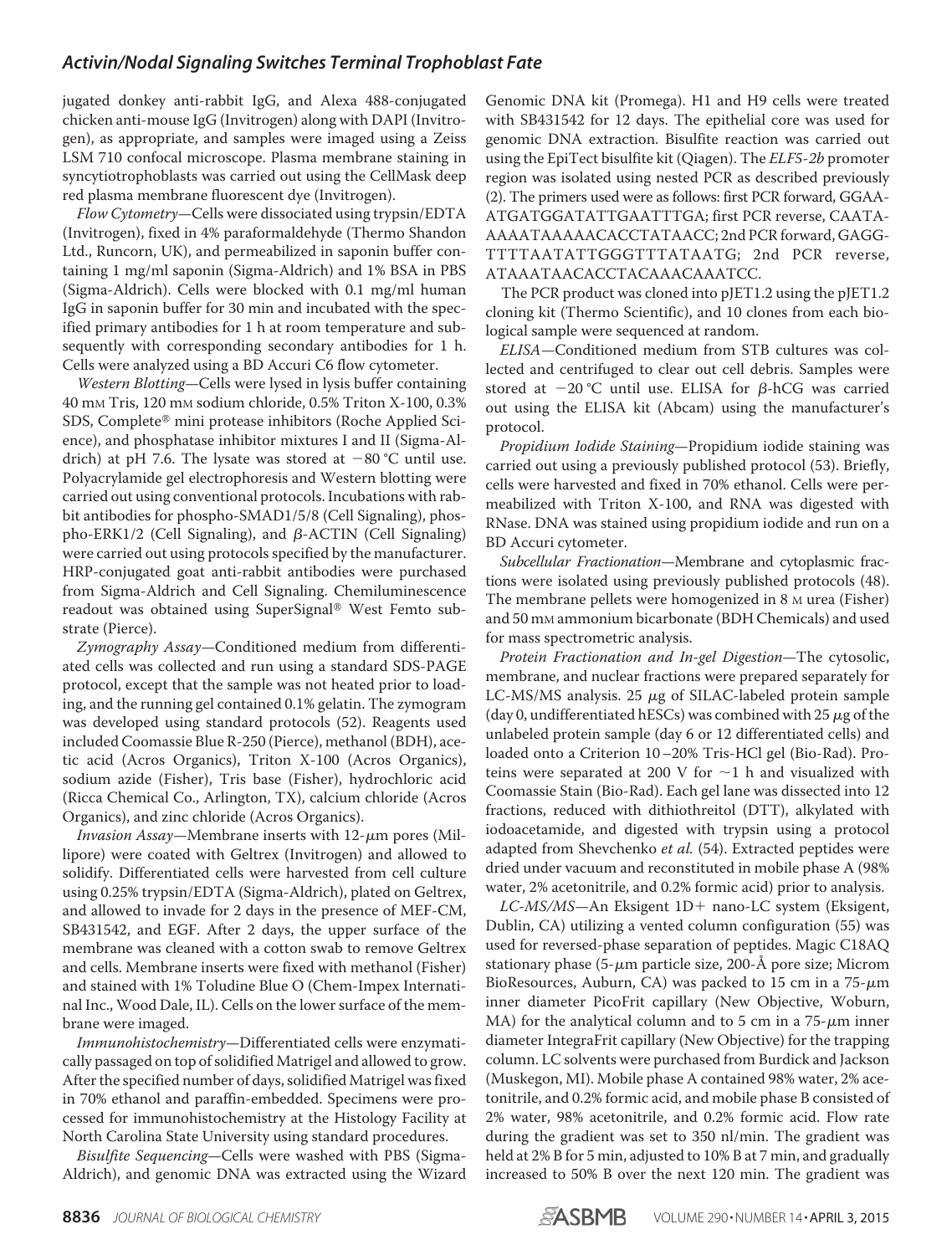then increased to 95% B and held for 5 min before re-equilibrating at 2% B for 10 min.

All measurements were made using a LTQ-Orbitrap XL mass spectrometer (Thermo Fisher Scientific). A precursor scan with 60,000 resolving power at 400  $m/z$  was performed in the Orbitrap mass analyzer followed by eight data-dependent MS/MS scan events in the ion trap. Collision-induced dissociation was employed with an isolation width of  $2 m/z$  and normalized collision energy of 35% for 30 ms. Unassigned,  $1+$ , and  $\geq 4$  charge states were rejected from MS/MS analysis. Dynamic exclusion was employed and set to 3 min with a repeat count of 1, a repeat duration of 0 s, and an exclusion list size as large as 500. Automatic gain control settings were  $8 \times 10^3$  and  $1 \times 10^6$  ions in the ion trap and Orbitrap, respectively.

MS Data Analysis—Peak lists were created from LC-MS/MS. RAW files using MASCOT Distiller (Matrix Science, Boston, MA) and subsequently searched using the MASCOT server (Matrix Science) (56). Search parameters included asparagine and glutamine deamidation, methionine oxidation,  $[^{13}C_6]$ arginine, and  $\left[ {}^{13}C_{6}{}^{,15}N_{2} \right]$ lysine as variable modifications as well as cysteine carbamidomethylation as a fixed modification. Precursor search tolerance was set to  $\pm 5$  ppm, and product ions were searched with a tolerance of  $\pm 0.6$  Da. The SwissProt human database was concatenated with reverse sequences and used for searching. ProteoIQ (NuSep, Athens, GA) was used to create protein lists filtered using a 1% false discovery rate and to perform SILAC quantification. Only those proteins that showed a statistically significant change in abundance ( $p < 0.05$ ) and greater 2-fold change have been reported here; the comprehensive data set is available in supplemental Files 1–3. To evaluate the SILAC data set pertaining to the plasma membrane comparison of Day6 cells versus undifferentiated hESCs, in terms of representation of trophoblast-associated proteins, only one protein from each protein group was considered for analysis so as to avoid redundancy from various isoforms of the same protein.

#### **RESULTS**

SB431542 Treatment of hESCs Causes Expression of P63— We studied whether SB431542 treatment (Fig. 1A) could lead to formation of trophoblasts. As expected, treatment with SB431542 led to loss of phospho-SMAD2/3 (Fig. 1, B–D and G–I). We labeled undifferentiated H9 cells with the stable isotopes L- $\rm [^{13}C_6][^{15}N_2]$ lysine and L- $\rm [^{13}C_6]$ arginine and isolated the plasma membrane fraction. We compared this with the corresponding plasma membrane fraction of SB431542-treated H9 cells using mass spectrometry to study whether trophoblast differentiation had commenced. We eliminated housekeeping genes from analysis and observed that of 199 up-regulated proteins, 83 had been identified in placental trophoblasts (Fig. 1E and supplemental Table 1). SB431542 treatment has also been reported to cause neural differentiation in serum-free and serum replacer-free protocols. We observed that only 30 of the up-regulated proteins are associated with the neuroectoderm (Fig. 1F), most of which were associated with the adherens and tight junctions (supplemental Table 2), and these proteins are also up-regulated in the trophectoderm. We further observed that phospho-SMAD1/5/8 was present during SB431542 treatment (Fig.  $1, I$  and  $K$ ). Control cells treated with Noggin and DMH1 along with SB431542 showed decreased phospho-SMAD1/5/8 levels (Fig. 1L). Mesoderm genes T (brachyury) and KDR were down-regulated, and LMO2 was not up-regulated in H1 cells treated with SB431542 (Fig. 1M). Mild up-regulation of TBX4 was seen; however, such behavior was not seen in H9 cells. In H9 cells, whereas  $T$  was mildly up-regulated at day 1 and down-regulated thereafter, KDR, TBX4, and LMO2 were not up-regulated (Fig. 1N), showing that mesoderm differentiation did not commence. Also, neural genes MSI1 (musashi 1), OLIG3, and NES (nestin) were down-regulated (Fig. 1O). In H1 cells, however, MSI1 was mildly up-regulated, whereas NES and OLIG3 were down-regulated after 6 days of SB431542 treatment (Fig. 1P). PAX6 was not up-regulated in SB431542-treated H9 cells (Fig. 1Q), showing that neural differentiation did not commence.

Because P63 and CK-7 have been identified as markers of the trophoblast stem cell state, we studied whether P63 expression was induced by SB431542 treatment. P63 was not seen in undifferentiated H1 cells (Fig. 1,  $R-T$ ) but was faintly seen after 4 days of SB431542 treatment (Fig. 1,  $U-W$ ). Similarly, P63 was faintly seen in SB43142-treated H9 cells after 4 days, along with phospho-SMAD1/5/8 (Fig. 1, X–AA). We also confirmed the presence of phospho-SMAD1/5/8 and phoshpo-ERK1/2 in SB431542-treated H9 cells using Western blotting (Fig. 1AB). We labeled undifferentiated H9 cells with the stable isotopes L- $[^{13}\mathrm{C}_6][^{15}\mathrm{N}_2]$ lysine and L- $[^{13}\mathrm{C}_6]$ arginine; isolated the cytoplasmic fraction; and compared this with the corresponding cytoplasmic fraction of SB431542-treated H9 cells using mass spectrometry. We observed up-regulation of cytokeratins of the human trophoblast, such as CK-7, CK-8, and CK-18, in the cytoplasmic fraction (Fig. 1AC). However, we also observed that methylation levels in the ELF5-2b promoter locus only decreased mildly within the span of 6 days (Fig. 1AD). We also observed that whereas ELF5 transcripts were significantly upregulated in H1 and H9 cells after SB431542 treatment, CDX2 transcripts were mildly down-regulated in H9 cells and mildly up-regulated in H1 cells (Fig. 1, AE–AF). We therefore proceeded to study the effects of prolonged exposure to SB431542 on CDX2 and ELF5 expression and ELF5-2b promoter locus methylation.

HESCs Are Not Epigenetically Restricted from Differentiating to Trophoblasts—We passaged SB431542-treated cells and continued further treatment with SB431542 (Fig. 2A) and observed the formation of some mesenchymal cells (Fig. 2B). We isolated the plasma membrane fraction from all the cells at day 12 and compared it with the plasma membrane fraction of stable isotope-labeled undifferentiated H9 cells. We observed a complete down-regulation of various HLA class I antigens (Fig. 2C), as expected from trophoblast cells. The occurrence of an epithelial to mesenchymal transition (EMT) was confirmed using vimentin staining (Fig. 2D).

To further study trophoblast differentiation, we isolated the epithelial pool of cells at day 12 using a 1-h collagenase IV treatment (Fig. 2E). Before collagenase exposure, epithelial colonies were adhered to the plate (Fig. 2F), but after exposure to collagenase, these colonies lifted off (Fig. 2G). Mesenchymal cells remained adhered to the plate (Fig. 2H). The colonies that lifted

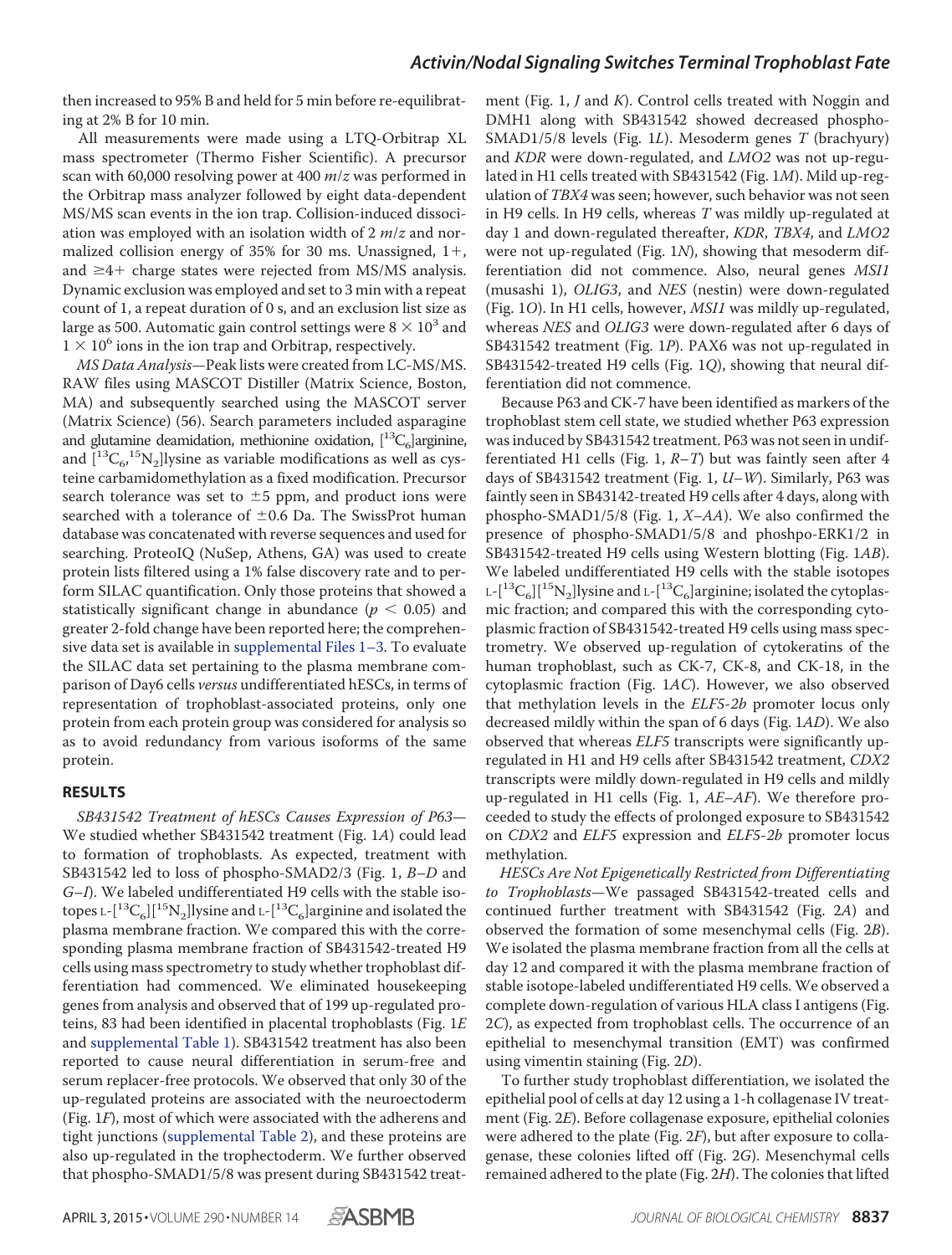

FIGURE 1. **SB431542 treatment of hESCs causes expression of P63.** *A*, schematic of protocol showing treatment of hESCs with SB431542 for 6 days. *B*–*D*, flow cytometry analysis of H1 cells showing the presence of phospho-SMAD2/3 at day 0 (*B*), day 1 of treatment with SB431542 (*C*), and day 6 of treatment with SB431542 (*D*). Shown is a comparison of membrane fraction from undifferentiated H9 cells and H9 cells treated with SB431542 for 6 days, using SILAC, to show up-regulation of membrane proteins that are found in trophoblasts (*E*) and in neuroectoderm (*F*).*G*–*I*, flow cytometry analysis of H9 cells showing the presence of phospho-SMAD2/3 at day 0 (*G*), day 1 of treatment with SB431542 (*H*), and day 6 of treatment with SB431542 (*I*). *J*–*L*, flow cytometry analysis of H9 cells showing the presence of phospho-SMAD1/5/8 at day 0 (*J*), day 6 of treatment with SB431542 (*K*), and day 2 of control treatment with Noggin, DMH1, and SB431542 (*L*). Shown is expression of .<br>T (brachyury), TBX4, LMO2, and KDR after treatment of H1 (M) and H9 cells (M) with SB431542. Shown is expression of MS/1 (musashi 1), NES (nestin), and OLIG3 after treatment of H9 (*O*) and H1 cells (*P*) with SB431542. Three biological replicates were used for H9 cells (*N*and*O*), and one biological replicate was used for H1 cells (*M*and *P*). *Error bars*, S.E. \*, statistically significant changes (*p* 0.05).*Q*, Western blot for PAX6 in H9 cells treated with SB431542. 20g protein was loaded in each well. *R*–*W*, confocal image showing staining for DAPI (*R*), P63 (*S*), and merged (*T*) in H1 cells at day 0, and DAPI (*U*), P63 (*V*), and merged (*W*) in H1 cells at day 4 of treatment with SB431542. *X–AA*, confocal image showing staining for DAPI (*X*), P63 (*Y*), phospho-SMAD1/5/8 (*Z*), and merge (*AA*) in H9 cells at day 4 of treatment with SB431542. Isotype controls did not show staining (data not shown). *AB*, Western blot showing the presence of phospho-SMAD1/5/8 and phospho-ERK1/2 in both untreated H9 cells and H9 cells treated with SB431542. *AC*, comparison of cytoplasmic fraction from undifferentiated H9 cells and H9 cells treated with SB431542 for 6 days, using SILAC, to show up-regulation of cytokeratins that are found in trophoblasts. *AD*, methylation levels of *ELF5*-*2b* promoter locus in hESCs and in hESCs treated with SB431542. Data represent DNA sequences sampled randomly from one biological sample. Another biological replicate yielded similar data (data not shown). *AE* and *AF*, expression of *CDX2* and *ELF5* in H9 (*AE*) and H1 cells (*AF*) treated with SB431542.

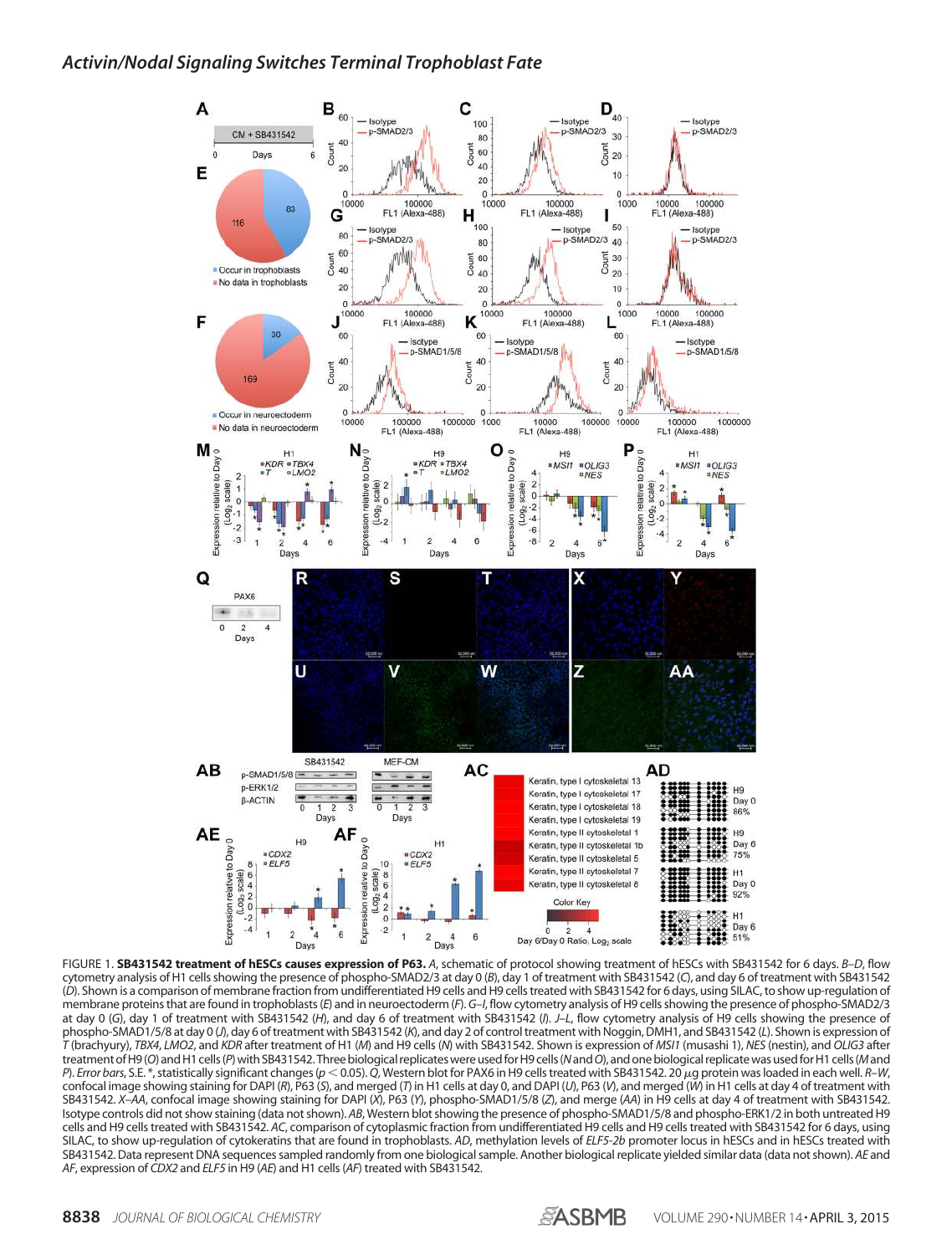

FIGURE 2. **HESCs are not epigenetically restricted from differentiating to trophoblasts.** *A*, protocol for prolonged SB431542 treatment with inclusion of a passage step. *B*, DIC image showing formation of mesenchymal cells after 12 days of SB431542 treatment of H9 cells. *C*, comparison of membrane fraction from undifferentiated H9 cells and H9 cells treated with SB431542 for 12 days, using SILAC, to show down-regulation of HLA antigens. *D*, flow cytometry analysis showing staining for vimentin in cells obtained from 10 days of SB431542 treatment of H9 cells. *E*, schematic of the protocol for isolating epithelial cells from SB431542-treated cultures using 1-h collagenase treatment. *F*, DIC image showing epithelial patches in H1 cells treated with SB431542 for 12 days.*G*and*H*, DIC image showing these epithelial patches lifting off of the plate after 1-h collagenase treatment (*G*), whereas mesenchymal cells remain attached to the plate after 1-h collagenase treatment (*H*). *I*, flow cytometry analysis showing vimentin staining in isolated epithelial cells.*J* and*K*, expression of *CDX2*, *ELF5*, and*EOMES* in these epithelial cells obtained from differentiated H1 (*J*) and H9 (*K*) cultures. Three biological replicates were used for both H1 and H9 cells. *Error bars*, S.E. \*, statistically significant changes (*p* 0.05). *L*, methylation levels of *ELF5*-*2b* promoter locus in isolated epithelial cells from SB431542 treatment. Data represent DNA sequences sampled randomly from one biological sample. Another biological replicate yielded similar data (data not shown).

off were collected and analyzed for vimentin staining to confirm that they were not mesenchymal (Fig. 2I). These epithelial cells showed substantial up-regulation of CDX2 and ELF5 (Fig. 2, *J* and *K*). We also observed hypomethylation of the *ELF5-2b* promoter region in these cells (Fig. 2L), showing that prolonged SB431542 treatment leads to up-regulation of trophoblast markers CDX2, ELF5, and hypomethylation of the ELF5-2b promoter.

Continued SB431542 Treatment after Passage Leads to iCTB Formation—To study whether iCTBs were derived in monolayer cultures, we treated hESCs with SB431542 for 12 days and then isolated the pool of mesenchymal cells with a short trypsin treatment (Fig. 3A). We isolated cells from triplicate cultures and stained with vimentin to confirm that mesenchymal cells had been harvested with  $>$ 95% purity (Fig. 3, B-D). These mesenchymal cells were capable of invading through solidified

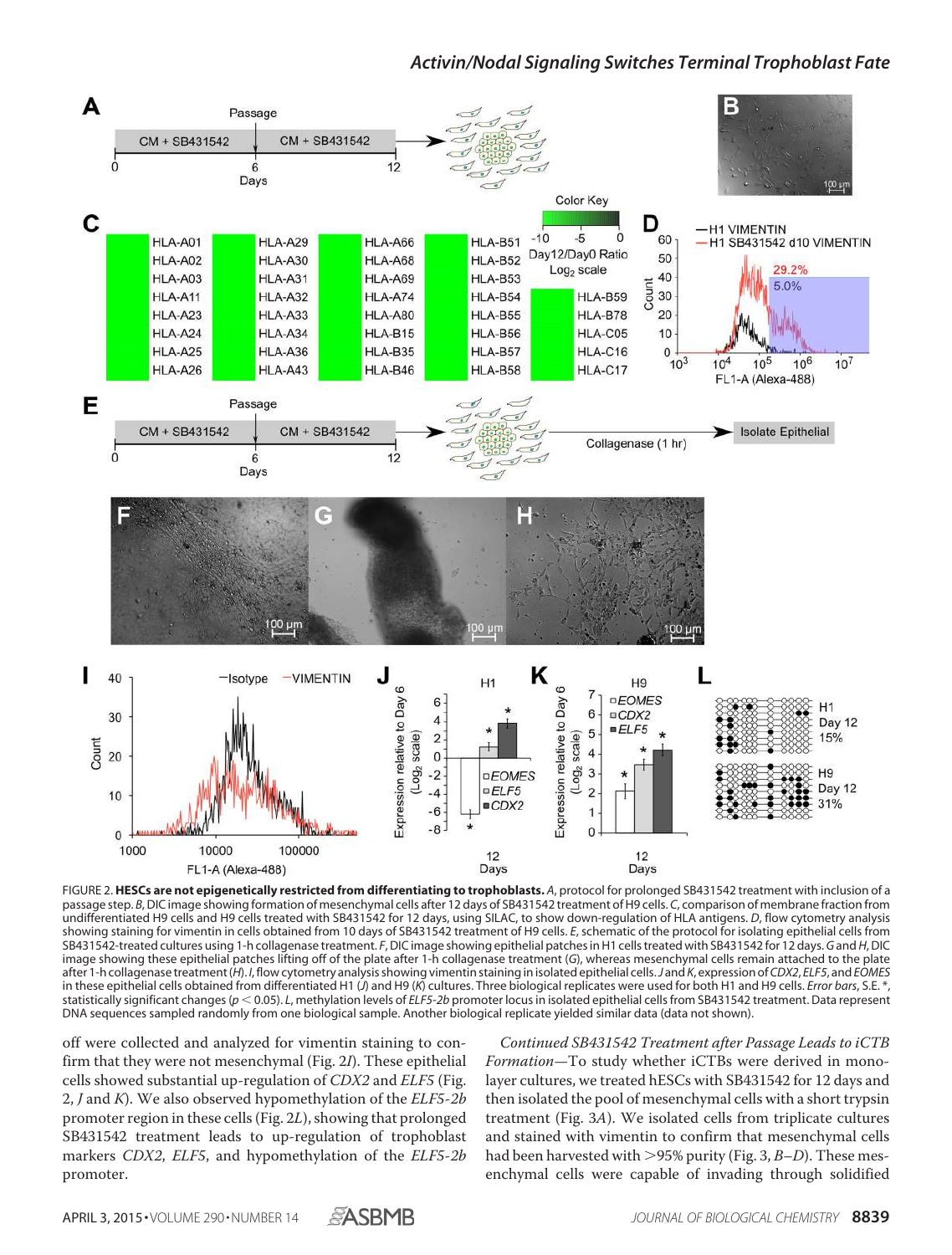

FIGURE 3. **Continued SB431542 treatment after passage leads to iCTB formation.** *A*, protocol for SB431542 treatment to form mesenchymal cells and isolation of mesenchymal cells using short trypsin exposure. *B*–*D*, mesenchymal cells were isolated from biological triplicate cultures of SB431542-treated H9 cells. Purity of mesenchymal cells was assessed using flow cytometry analysis for vimentin, showing >95% purity. *E*, an invasion assay of mesenchymal cells obtained from SB431542-treated H9 cells was carried out on Geltrex-coated membrane inserts in duplicate. The image shows the presence of mesenchymal cells on the lower surface of the membrane (arrows indicate nuclei). F-H, expression of CDX2, EOMES, ELF5, HAND1, CDH11, ITGA5, PLAU, IGTA1, PECAM1, CSH1, and *ERVFRD-1* (syncytin-2) in H1-derived mesenchymal cells. Three biological replicates were used. *Error bars*, S.E. \*, statistically significant changes (*p* 0.05). *I*, invasion assay of mesenchymal cells obtained from SB431542-treated H1 cells was carried out on Geltrex-coated membrane inserts in duplicate. The image shows the presence of mesenchymal cells on the lower surface of the membrane (*arrows*indicate nuclei).*J*–*L*, expression of *CDX2*, *EOMES*, *ELF5*, *HAND1*, *CDH11*, *HLA-G*, *PLAU*, *IGTA1*, *PECAM1*, *CSH1*, and *ERVFRD-1* (syncytin-2) in H9-derived mesenchymal cells. Three biological replicates were used. *Error bars*, S.E. \*, statistically significant changes (*p* 0.05). *M*, confocal image showing staining for DAPI; *N*, DIC image showing mesenchymal cells; *O*, staining for VE-cadherin; *P*, staining for CD9 in H9-derived mesenchymal cells. *Q*, protocol for obtaining mesenchymal cells from SB431542-treated cells through three-dimensional Matrigel culture. *R* and *S*, immunohistochemistry showing staining for CD9 (*R*) and isotype (*S*) in H9-derived mesenchymal cells. *Arrow*, zone of EMT. *T* and *U*, immunohistochemistry showing staining for VE-cadherin (indicated by *arrows*) (*T*) and isotype (*U*) in H9-derived mesenchymal cells.

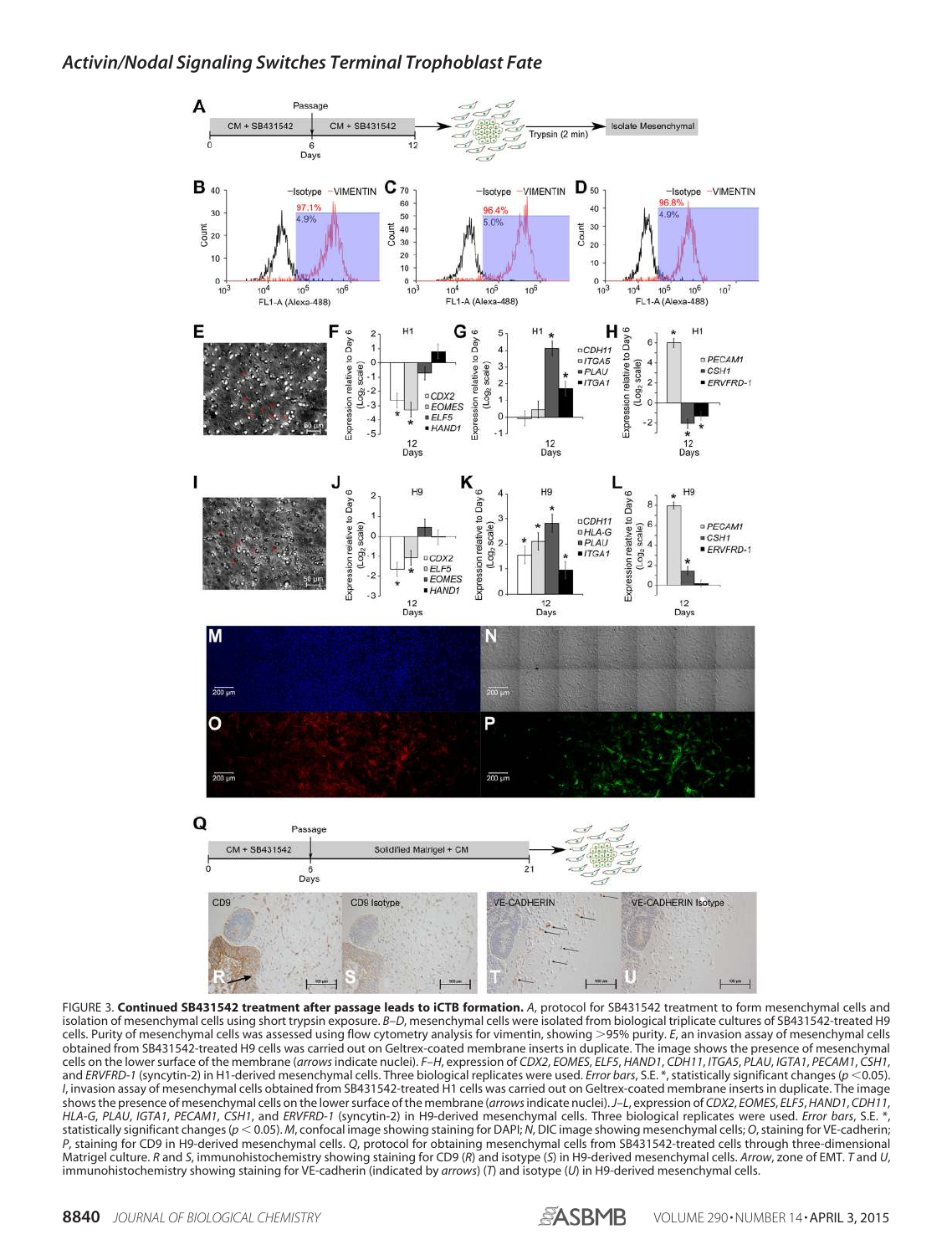

FIGURE 4. **Activation of activin/nodal signaling after passage leads to STB formation.** *A*, protocol for SB431542 treatment and subsequent activation of activin/nodal signaling to obtain syncytial cells. *B* and *C*, H1 cells were treated with SB431542 for 6 days and passaged in MEF-CM for 4 days. Flow cytometry analysis showing staining for isotype control (*B*) and phospho-SMAD2/3 (*C*). *D*, H9 cells were treated with SB431542 for 6 days and passaged into MEF-CM for 6 days. The confocal image shows staining for plasma membrane (*red*) and nuclei (*blue*). *Arrows*, cells with multiple nuclei. *E*, H1 cells were treated with SB431542 for 6 days and passaged into MEF-CM for 8 days and stained with propidium iodide. Flow cytometry analysis shows multiple peaks corresponding to integer multiples of nuclei in the analyzed cells. *F*–*I*, expression of *CSH1*, *CGB*, *HSD3B1*, and *PSG9* in H1 and H9 cells exposed to the protocol in *A*. Three biological replicates were used for H1 and H9 cells. *Error bars*, S.E. \*, statistically significant changes (*p* < 0.05). *J*, ELISA showing the amount of β-hCG present in MEF-CM and in media conditioned by STBs from H1 cells and H9 cells.  $*$ , statistically significant values ( $p < 0.05$ ).

Geltrex, showing that these were invasive (Fig. 3,  $E$  and I). These mesenchymal cells down-regulated vCTB markers CDX2 and ELF5 but up-regulated iCTB markers PLAU (UPA), ITGA1 (integrin- $\alpha$ 1), and *PECAM1* and did not up-regulate STB markers CSH1 and ERVFRD-1 (syncytin-2) (Fig. 3, F–H and J–L). More importantly, these cells stained for VE-cadherin and CD9  $(Fig. 2, M-P).$ 

ICTBs have been previously obtained from BMP-treated hESCs through three-dimensional cultures (57). To study whether SB431542-treated hESCs can also give rise to invasive iCTBs in three-dimensional cultures, we passaged SB431542 treated hESCs into solidified Matrigel (Fig. 3Q) and obtained mesenchymal cells that invaded into Matrigel. These cells also co-expressed the iCTB markers, viz.VE-cadherin and CD9 (Fig. 3, R–U). However, staining with VE-cadherin was more sporadic, showing that yield of iCTBs using a three-dimensional differentiation protocol is not homogeneous.

Activation of Activin/Nodal Signaling after Passage Leads to STB Formation—We studied whether inhibition of activin/ nodal signaling is necessary for formation of iCTBs by passaging SB431542-treated hESCs into MEF-CM only (Fig. 4A). The presence of phospho-SMAD2/3 staining (Fig. 4, B and C) confirmed that activin/nodal signaling was activated in these cells, whereas phospho-SMAD2/3 staining could not be detected prior to passage (Fig. 1, D and I). Mesenchymal cells were not seen, and instead, syncytial cells were formed, as seen by using a plasma membrane dye (red) and DAPI (blue) (Fig. 4D). Propidium iodide staining and subsequent flow cytometry corroborated the presence of cells with multiple nuclei (Fig. 4E). However, flow cytometry underrepresents the abundance of multinucleated cells because these get fragmented while being handled for analysis, and large cells are filtered and removed

prior to flow cytometry. We further observed up-regulation of STB markers CSH1, CGB, HSD3B1, and PSG9 (Fig. 4, F-I). Finally, we collected the conditioned media from these STBs and observed the presence of  $\beta$ -hCG in the media using ELISA (Fig. 4J), showing that STBs capable of hormone production had been obtained.

Exogenous BMP Treatment Leads to Hypomethylation of ELF5-2b Promoter—Because endogenous BMP signaling was seen in our previous conditions, we tested whether exogenous BMP treatment also leads to similar effects. We observed that after treatment with BMP4 and SB431542 for 12 days (Fig. 5A), hypomethylation of the ELF5-2b promoter locus was achieved (Fig. 5B). Mesoderm markers were not up-regulated (Fig. 5, C and D). To study if iCTBs could be derived in monolayer cultures using exogenous BMP4, we passaged BMP-treated hESCs in the presence of SB431542 and EGF (Fig. 5E). Mesenchymal cells were observed in culture (Fig. 5F). These cells were harvested with a 2-min trypsin exposure and stained with vimentin to confirm their mesenchymal nature (Fig. 5G). Mesenchymal cells also expressed HLA-G (Fig. 5H). Mesenchymal cells that co-expressed CK-7 and VE-cadherin formed (Fig. 5, I–L and  $(M-P)$ . VE-cadherin and CD9 were widely expressed in the cultures (Fig.  $5, Q-V$ ). The conditioned medium from these cultures was able to degrade gelatin in a zymography assay (Fig. 5W), as seen by the presence of a faint clear band at  $\sim$  150 kDa. Although the identity of this enzyme could not be discovered using the zymogram alone, it is sufficient to demonstrate the gelatinase activity present in the medium conditioned by these differentiated cells. The control zymogram of MEF-CM did not show any clear band (Fig. 5X). Mesenchymal cells were isolated using trypsin and seeded on Geltrex-coated membrane inserts to study their invasive potential. They were found to invade

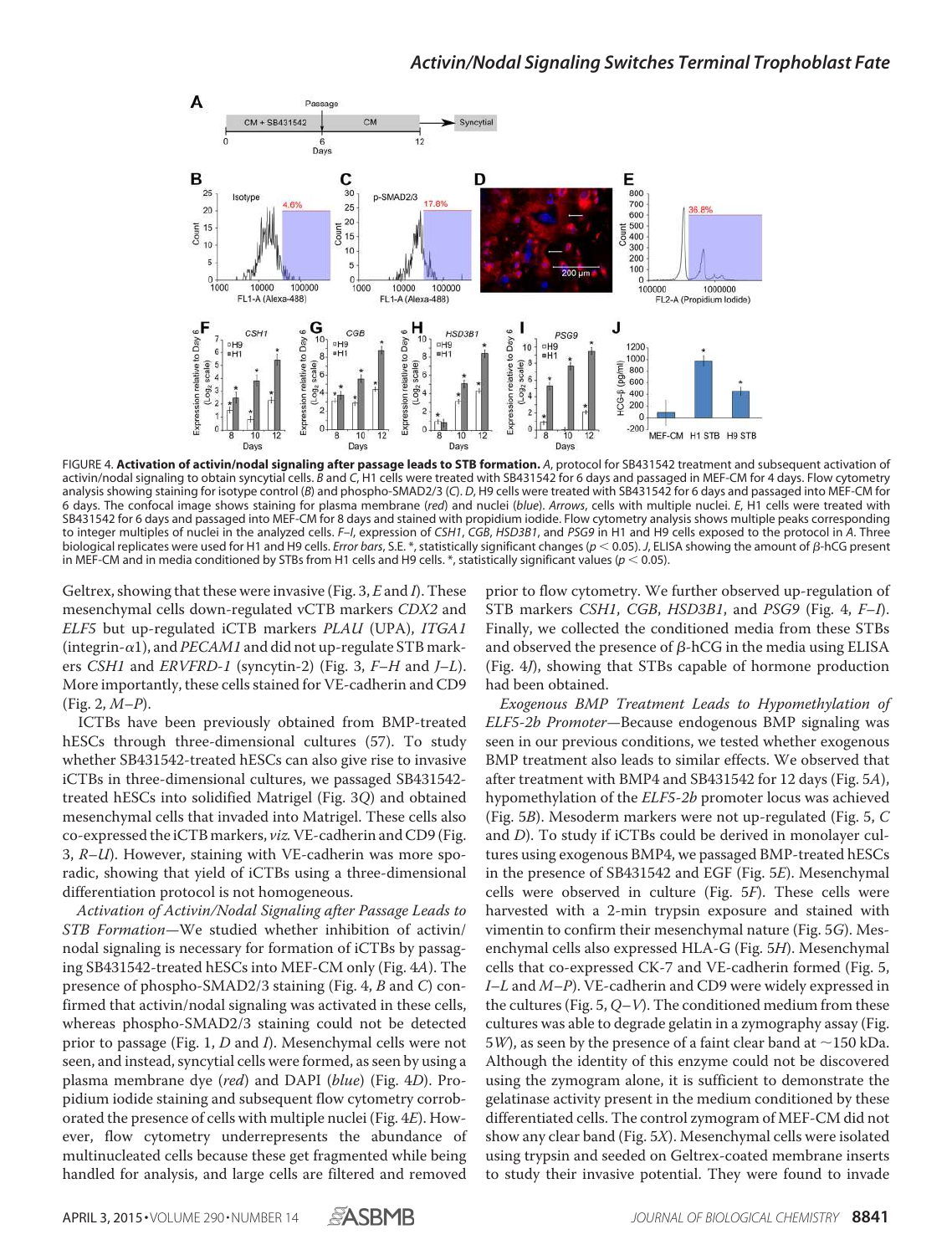through Geltrex and reach the lower surface of the membrane (Fig. 5Y), demonstrating their invasiveness. As a control, H1 cells were subjected to the protocol in Fig. 5E, and epithelial cells were isolated using collagenase IV exposure. These cells were dissociated into a single-cell suspension using trypsin and were seeded on Geltrex-coated membrane inserts in duplicates.



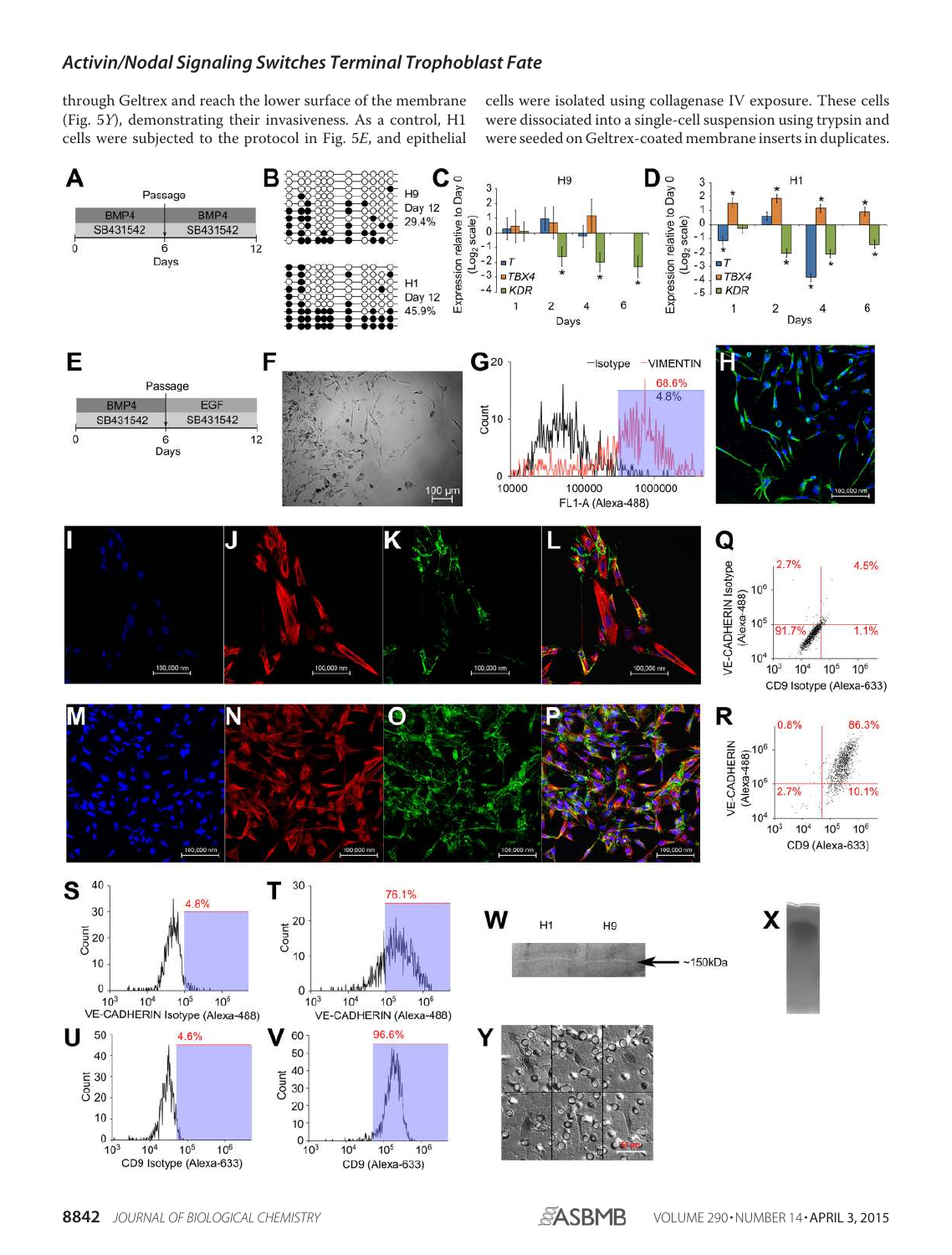However, these cells were unable to invade through Geltrex and were not seen on the lower surface of the membrane (data not shown), serving as a control for our invasion assay.

Activation of Activin/Nodal Signaling after Passage Causes STB Differentiation of Trophoblasts Derived from BMP4 Treatment—BMP-treated hESCs were passaged into MEF-CM containing EGF (Fig. 6A). These cells co-expressed  $\beta$ -hCG and syncytin-1 (Fig. 6, B–E). These cells were flattened and multinucleate and co-expressed CK-7 and syncytin-1 (Fig. 6, F–O). These cells were removed from the plate using trypsin, fixed using 4% paraformaldehyde, pipetted vigorously to cause fragmentation, and subsequently analyzed using flow cytometry. Expression of CK-7 and synctin-1 increased in most cells of the culture, although the increase in signal from syncytin-1 was lower than that from CK-7 (Fig. 6, P–W). Activation of activin/ nodal signaling was confirmed through flow cytometry staining for phospho-SMAD2/3 (Fig. 6, X and Y). Propidium iodide staining and flow cytometry showed peaks corresponding to more than one nucleus (Fig. 6Z). Finally, we collected the conditioned media from these STBs and observed the presence of  $\beta$ -hCG in the media using ELISA (Fig. 6AA), showing that STBs capable of hormone production had been obtained.

#### **DISCUSSION**

Terminal Differentiation of Trophoblasts Derived from hESCs—Inhibition of FGF signaling promotes a syncytial fate in hESC-derived trophoblasts (26). We show that activin/nodal signaling also governs the terminal differentiation of hESC-derived trophoblasts. Inhibition of activin/nodal signaling leads to iCTB formation, whereas loss of activin/nodal inhibition causes the formation of STBs. Thus, inhibition of activin/nodal signaling is required for iCTB formation, whereas the loss of activin/ nodal inhibition is required for STB formation, and activin/ nodal signaling switches the terminal fate of hESC-derived trophoblasts from iCTBs toward STBs. Our finding is supported by studies on primary trophoblasts wherein inhibition of activin/nodal signaling triggers extravillous trophoblast formation, but TGF $\beta$  inhibits it (41, 42, 58). Also, activin A treatment triggers trophoblast fusion (59). In mouse trophoblast stem cells, activin promotes the acquisition of a labyrinth cell fate (60). Interestingly, the occurrence of EMT upon passage of SB431542-treated hESCs has been reported but in dissimilar culture conditions (61, 62).

We also show that in our protocols, differentiated cultures largely express iCTB markers or STB markers. Therefore,

iCTBs and STB can be specifically derived using our protocols for carrying out further studies. For example, we show that iCTBs can be harvested for subsequent study of their invasiveness. Finally, we have used EGF to obtain STBs and iCTBs from BMP-treated hESCs. EGF has been shown to promote the formation of iCTBs and STBs from human placental trophoblasts (63– 66). Therefore, our observations are consistent with the behavior of primary human trophoblasts.

We have used new protocols that have been obtained from modifications of previous protocols using BMP4 and/or SB431542 treatment. Importantly, previous protocols have not passaged cells into specific culture conditions supportive of either extravillous differentiation or syncytial differentiation of hESC-derived trophoblasts. However, primary trophoblasts have been routinely isolated and passaged into cultures containing activin/nodal ligands, EGF, etc. (63– 66), leading to specific cell fates. Thus, our protocols are analogous to these reported protocols but utilizing hESC-derived trophoblasts.

It must be noted that our protocols do not use completely defined medium conditions because we use MEF-CM that contains undefined factors secreted by MEFs and also from the knock-out serum replacement. However, use of defined media for trophoblast differentiation has yielded significant heterogeneity and formation of non-trophoblastic cells as well (29, 43). The reasons for such differences are beyond the scope of this paper. Therefore, further research needs to be conducted to formulate defined media that may be suitable for such protocols.

The "Epigenetic Barrier" for Trophoblast Differentiation— Both mESCs and hESCs display hypermethylation at the *ElfS* promoter locus (43, 46), whereas mouse trophoblast stem cells and human placental villous cytotrophoblasts display hypomethylation at this locus (46, 47), and it was further proposed that hESCs are epigenetically restricted from accessing the trophoblast fate due to irreversible methylation at this locus. We have reported a differentiation protocol, using which we have derived trophoblasts with hypomethylation at the ELF5-2b promoter locus. Therefore, we show that hypermethylation at this locus is not irreversible and that hESCs are not restricted from accessing the trophoblast lineage. Our result is supported by recent studies showing plasticity of DNA methylation in embryonic stem cells (67) and contribution of mESCs toward trophoblasts in cell culture environments as well as upon injection into blastocysts (37, 68).

FIGURE 5. **Hypomethylation of** *ELF5***-***2b* **promoter locus and derivation of iCTBs from BMP-treated hESCs.** *A*, schematic of the protocol for prolonged treatment with SB431542 and BMP4, including a passage step, for obtaining cells with hypomethylation of the *ELF5*-*2b* promoter locus. *B*, methylation levels of *ELF5*-*2b* promoter locus in hESCs treated with BMP4 and SB431542. Data represent DNA sequences sampled randomly from one biological sample. Another biological replicate yielded similar data (data not shown). *C* and *D*, expression of *T* (brachyury), *TBX4*, and *KDR* in differentiated cells. Three biological replicates were used for H9 cells, and one biological replicate was used for H1 cells. *Error bars*, S.E. \*, statistically significant changes (*p* < 0.05). *E*, schematic of the protocol for obtaining mesenchymal cells from hESCs treated with SB431542 and BMP4, by passaging them into MEF-CM with EGF and SB431542. *F*, DIC image showing mesenchymal cells obtained from H9 cultures. *G*, mesenchymal cells from H9 cultures were harvested using 2-min trypsin exposure. Flow cytometry analysis shows staining for vimentin in harvested mesenchymal cells. *H*, confocal image showing staining for HLA-G in H9-derived mesenchymal cells. *I*–*L*, confocal image showing staining for DAPI (*I*), CK-7 (*J*), VE-cadherin (*K*), and merge (*L*), in H1-derived mesenchymal cells. *M*–*P*, confocal image showing staining for DAPI (*M*), CK-7 (*N*), VE-cadherin (*O*), and merged (*P*) in H9-derived mesenchymal cells. *Q*–*R*, flow cytometry analysis showing co-expression of VE-cadherin and CD9 in H1-derived mesenchymal cells. *S* and *T*, flow cytometry analysis showing expression of VE-cadherin in H9-derived mesenchymal cells. *U* and *V*, flow cytometry analysis showing expression of CD9 in H9-derived mesenchymal cells. A zymogram shows degradation of gelatin and subsequent clear band at -150 kDa by the conditioned medium obtained from differentiated hESC cultures (*W*), whereas MEF-CM does not show any clear bands on the zymogram (gel shows region from 40 to 260 kDa) (*X*). *Y*, invasion assay of mesenchymal cells obtained from H9 cultures, showing the presence of mesenchymal cells on the lower surface of a Geltrex-coated membrane insert.

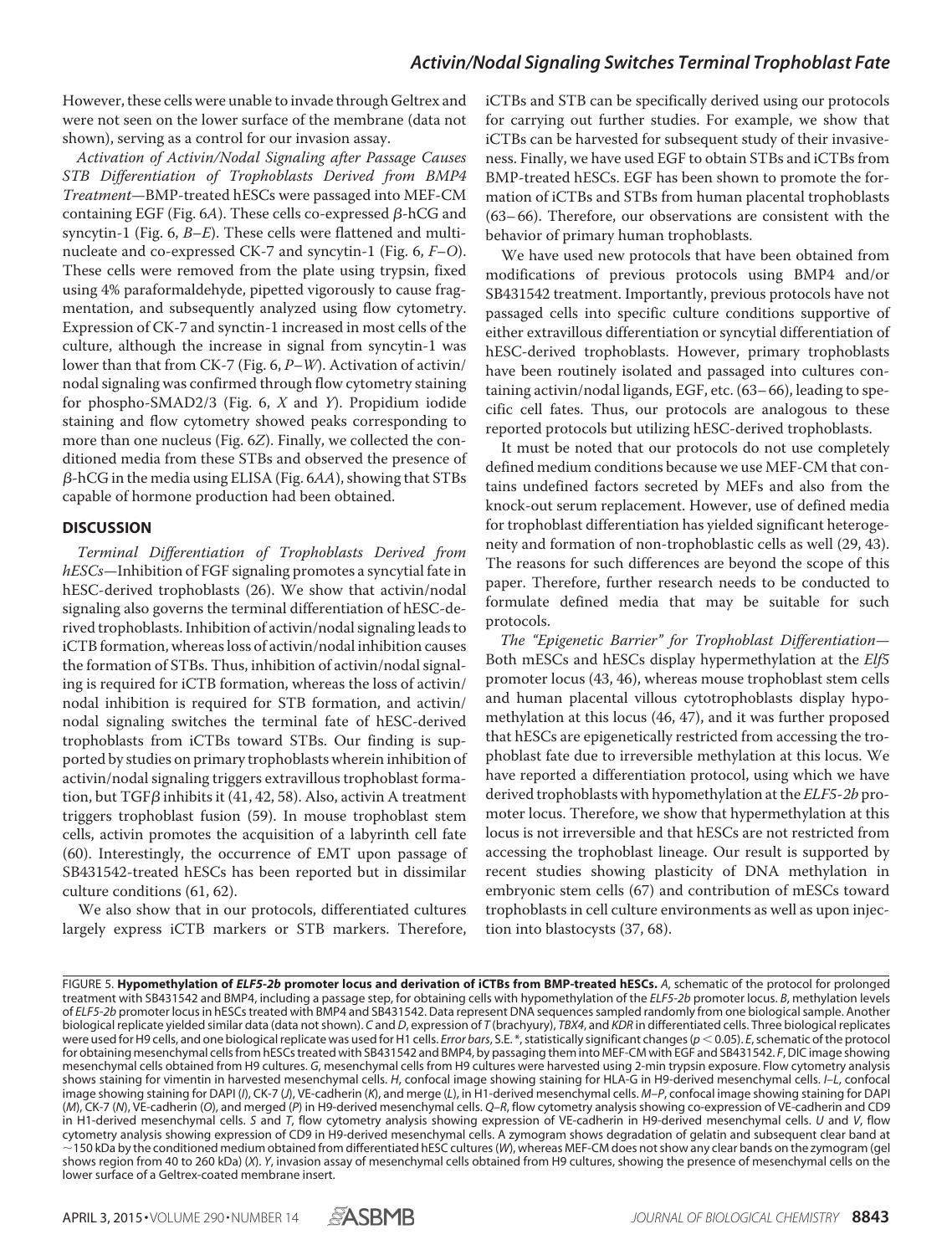Bona Fide Trophoblast from hESCs—A stringent set of markers was proposed for assessing trophoblast differentiation of hESCs (44). Many of these markers have never been shown in

hESC-derived trophoblasts. We report that upon modification of the previously used differentiation protocols, these markers can be accessed. Such markers include hypomethylation of



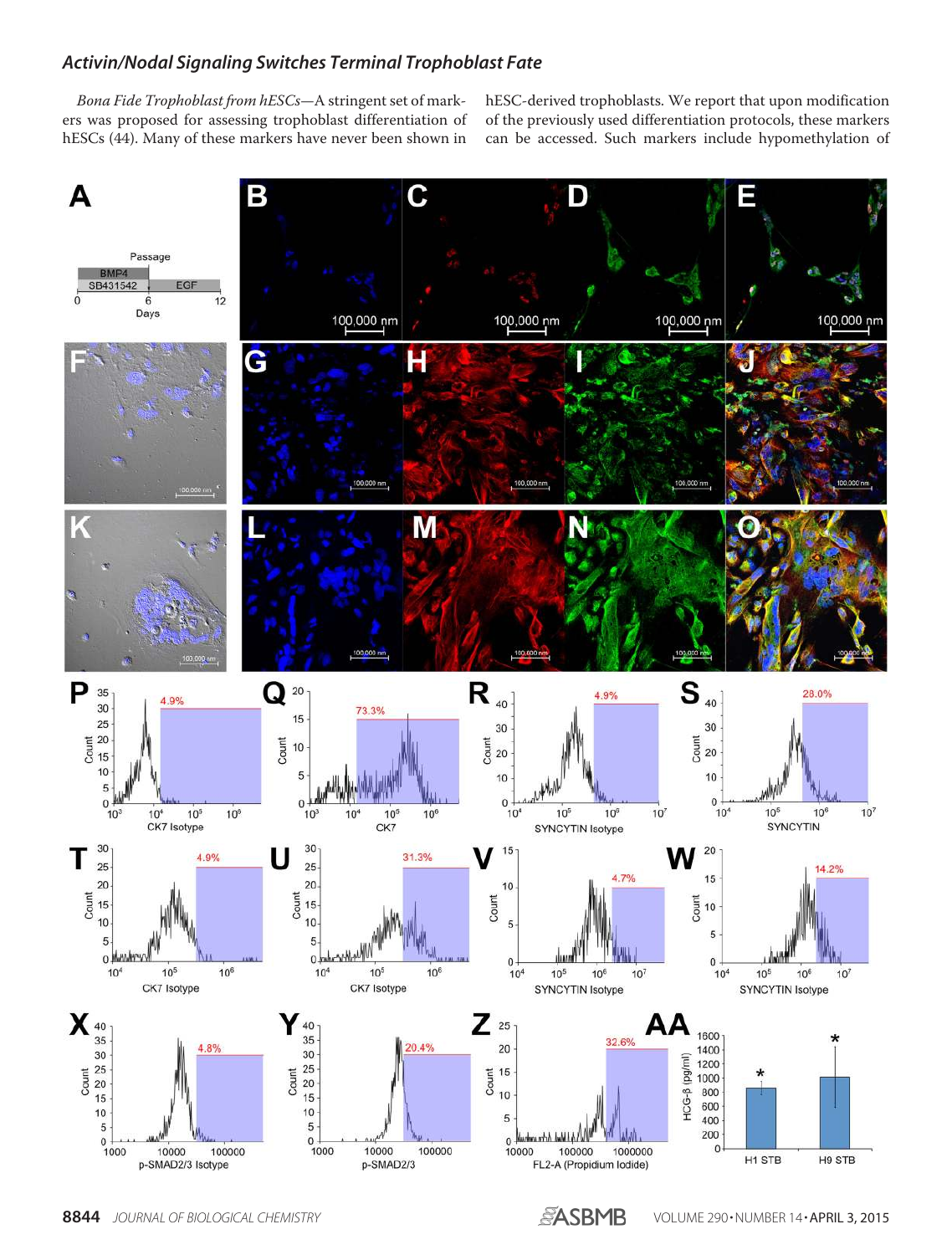ELF5-2b promoter locus and down-regulation of HLA class I antigens. Another stringent criterion is whether the hESC-derived trophoblasts can function as bona fide trophoblasts during placental development (44). However, this condition cannot be tested experimentally. Nevertheless, a surrogate criterion is whether the response of hESC-derived trophoblasts toward their signaling environment is similar to those of primary trophoblasts. Inhibition of activin/nodal signaling triggers iCTB formation, but TGF $\beta$  suppresses EMT and iCTB formation from placental trophoblasts (41, 42, 69–72). Activin treatment causes fusion in trophoblasts (59). Also, EGF promotes the formation of iCTBs and STBs from human placental trophoblasts (63– 66). We report that hESC-derived trophoblasts behave similarly (i.e. both STBs and iCTBs are obtained upon EGF treatment of BMP-treated hESCs). Also, inhibition of activin/nodal signaling leads to EMT and formation of iCTBs, whereas loss of activin/nodal inhibition causes STB formation. Therefore, hESC-derived trophoblasts are capable of forming iCTBs or STBs when exposed to relevant extracellular cues, similar to human placental trophoblasts. Other functional properties of first and third trimester trophoblasts and mouse trophoblasts have been reported, such as their differential response to nodal and activin treatment (58, 73–76). These should also be tested in hESC-derived trophoblasts, although these studies are beyond the scope of this work.

P63 was also recently identified as a marker for the trophoblast stem cell state and was expressed in BMP4-treated hESCs after 4–5 days (27). We show that SB431542-treated hESCs also express P63 after 4 days. We did not observe P63 expression prior to 4 days (data not shown), which is analogous to the behavior of BMP4-treated hESCs. Apart from these critical markers, other trophoblast-associated proteins have been observed in human placental trophoblasts, and these proteins have also been observed in hESC-derived trophoblasts (1, 26, 29, 77). We corroborate these previous studies by showing the presence of trophoblast-associated proteins in hESC-derived trophoblasts, including CK-7, CK-8, CK-18, HLA-G, syncytin, --hCG, CDX2, ELF5, CD9, VE-cadherin, CSH1, HSD3B1, PSG9, CDH11, PLAU, PECAM1, and the various proteins listed in supplemental Table 1. We further corroborate that these trophoblasts have the properties of invasion through extracellular matrix, gelatinase activity, and the ability to form iCTBs and STBs and lack mesoderm markers.

Role of BMP Signaling in Trophoblast Differentiation—BMP signaling triggers trophoblast differentiation in certain conditions (1, 6– 8, 10, 12–15, 19, 22–29), and it has been proposed that BMP signaling is indispensable for trophoblast differentiation (14, 17, 27). We have also observed endogenous BMP signaling while trophoblasts were derived using SB431542 treatment. However, BMP treatment of hESCs also leads to the formation of mesoderm (78, 79), extraembryonic mesoderm (43), extraembryonic endoderm (80, 81), and germ cells (82, 83) in other culture conditions. The fate of BMP-treated hESCs was also shown to depend on the presence of FGF (79). This shows that BMP treatment does not guarantee the formation of trophoblasts. Furthermore,  $Bmpr1a^{-/-}$  and  $Bmpr2^{-/-}$  knock-out mice do not show trophectoderm defects (84, 85). Mouse twocell embryos do not develop into blastocysts when exposed to BMP4, although BMP4 induces expression of Cdx2 in the ICM of existing blastocysts (86). On the other hand, human oviductal cells express high levels of Noggin (87) and cause blastocyst formation in mouse embryos (88). Trophoblasts can be derived from mESCs using Noggin (36). Therefore, the exact role of BMP signaling leading to trophoblast (trophectoderm; TE) specification needs to be studied further. Although it is possible that BMP signaling directly up-regulates trophoblast genes, chromatin immunoprecipitation data demonstrating a direct transcriptional role for BMP signaling have not yet been obtained. On the other hand, it is possible that BMP signaling up-regulates trophoblast genes indirectly. In the case of extraembryonic mesoderm differentiation, BMP signaling was shown to trigger CDX2 expression indirectly through brachyury (43). However, others and we have reported that T (brachyury) is not up-regulated in our cultures (26, 29). Nevertheless, it is not clear whether BMP signaling triggers trophoblast gene expression through direct transcriptional control or indirectly. Further studies on the mechanistic role of BMP signaling may help in resolving its exact function in trophoblast differentiation.

Role of FGF Signaling in Trophoblast Differentiation—It has been shown that inhibition of FGF signaling favors a syncytial fate in hESC-derived trophoblasts (26). However, STBs have also been derived from hESCs in the presence of MEF-CM (1, 7), which contains exogenously added FGF2. Indeed, we observe that phospho-ERK1/2 is present in hESCs treated with SB431542. Because reports show that trophoblasts are also obtained in the presence of inhibitors of FGF signaling (26), further studies need to be conducted to study the mechanistic role of FGF signaling in trophoblast differentiation of hESCs.

Role of Activin/Nodal Signaling in Trophoblast Differentiation—It was previously shown that SB431542 treatment leads to trophoblast differentiation (17, 33). However, the study was questioned due to the use of ambiguous markers for characterizing hESC-derived trophoblasts (43). A set of stringent markers was proposed (44), and we have used these markers to establish that trophoblast differentiation occurs when hESCs are treated with SB431542 in MEF-CM. Interestingly, inhibition of activin/nodal signaling also causes neural differentiation but in

FIGURE 6. **Activation of activin/nodal signaling after passage leads to syncytiotrophoblast formation in BMP-treated hESCs.** *A*, schematic of the protocol for obtaining syncytial cells from hESCs treated with SB431542 and BMP4, by passaging them into MEF-CM containing EGF.*B*–*E*, confocal image showing staining for DAPI (*B*), --hCG (*C*), syncytin-1 (*D*), and merge (*E*) in differentiated H9 cells. *F*, DIC image showing flattened multinucleate cells in differentiated H9 cultures. *G*–*J*, confocal image showing staining for DAPI (*G*), CK-7 (*H*), syncytin-1 (*I*), and merge (*J*), in differentiated H9 cultures. *K*, DIC image showing flattened multinucleate cells in differentiated H1 cultures. *L*–*O*, confocal image showing staining for DAPI (*L*), CK-7 (*M*), syncytin-1 (*N*), and merge (*O*) in differentiated H1 cultures. Flow cytometry analysis shows expression of CK-7 (*P*–*Q*) and syncytin-1 (*R*–*S*) in differentiated H9 cultures. Flow cytometry analysis shows expression of CK-7 (*T*–*U*) and syncytin-1 (*V*–*W*) in differentiated H1 cultures. *X*, H1 cells were treated with SB435142 and BMP for 6 days and passaged into MEF-CM containing EGF for 4 days. *Y*, flow cytometry analysis shows staining for isotype and phospho-SMAD2/3 in these cells. *Z*, H1 cells were subjected to the protocol in *A* and stained with propidium iodide. Flow cytometry analysis shows the presence of multiple peaks corresponding to integer multiples of nuclei in analyzed cells. AA, ELISA showing the amount of  $\beta$ -hCG secreted into the medium by STBs derived from H1 and H9 cells.  $*$ , statistically significant values ( $p$  < 0.05).

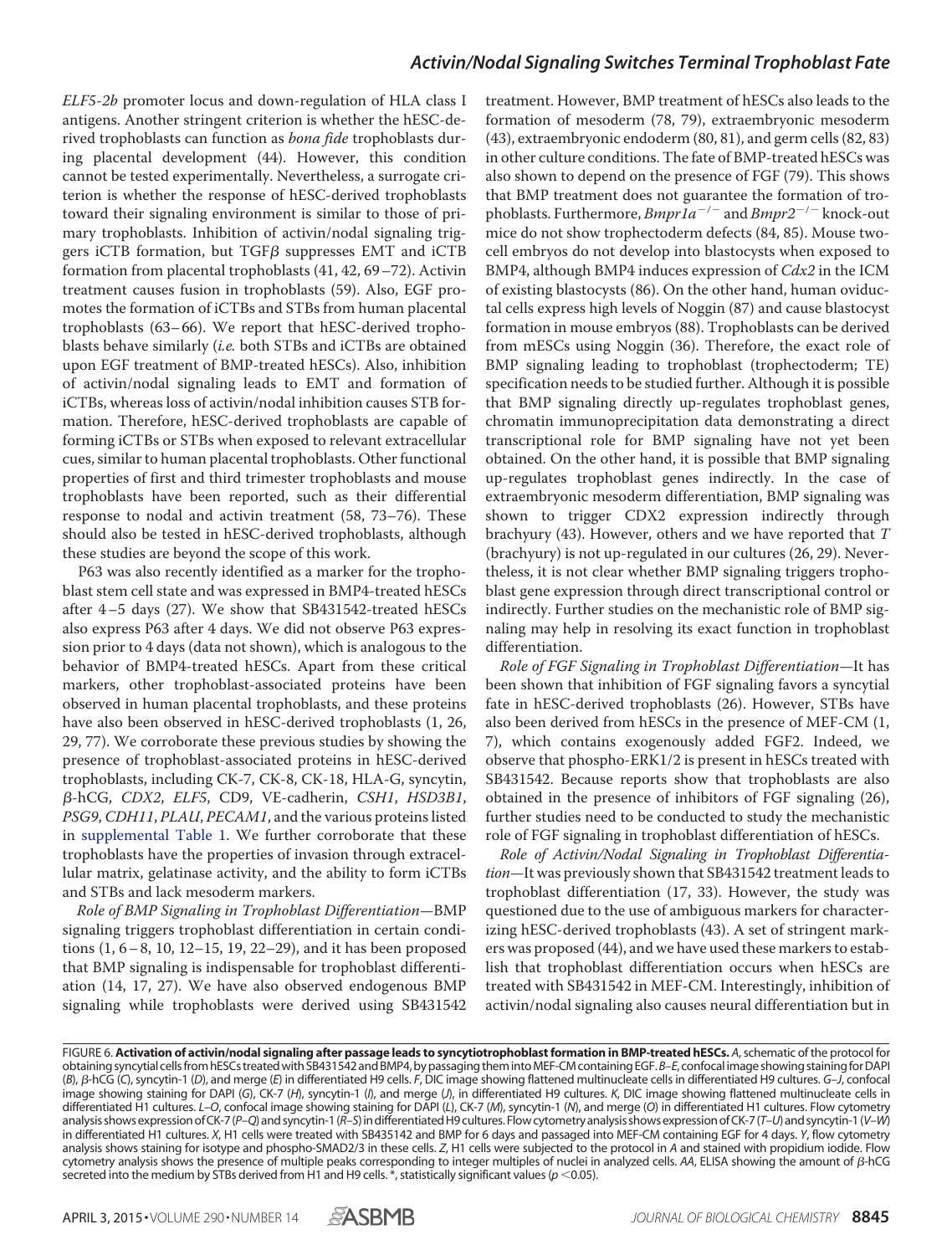dissimilar culture conditions (89, 90). We observe that treatment of hESCs with SB431542 in MEF-CM does not induce neural differentiation, and neural genes are down-regulated. We also observe the presence of phospho-SMAD1/5/8 in these cells. Because BMP signaling represses neural differentiation (91), it is likely that endogenous BMP signaling present in our cultures causes suppression of a neural fate.

Our findings are supported by studies on animal blastocysts. Follistatin treatment increases TE formation in bovine blastocysts, whereas follistatin knockdown or activin A treatment decreases TE formation (92, 93). Inhibitors of activin/nodal signaling are expressed in human fallopian tubes (94) and rat oviductal fluid (95, 96), and human oviductal cells cause blastocyst formation in mouse embryos (97–101). Therefore, it is likely that inhibition of activin/nodal signaling has a role in TE formation in embryos.

Interestingly, trophoblasts have also been derived from hESCs without the requirement of adding SB431542  $(1, 6-8, 6)$ 10, 12, 14, 15, 17, 19, 22, 24, 26, 27, 29). In this regard, it was shown that BMP treatment leads to down-regulation of LEFTY-A, LEFTY-B, and NODAL genes (17), which are directly responsive to SMAD2/3 activity (102). Therefore, it is likely that BMP treatment abrogates activin/nodal signaling through cross-talk in hESCs. Interestingly, supplementation with SB431542 accelerates BMP-induced trophoblast differentiation (26). Therefore, the mechanistic role of BMP signaling and activin/nodal inhibition in the specification of trophoblast from hESCs needs to be studied further.

#### **REFERENCES**

- 1. Xu, R.-H., Chen, X., Li, D. S., Li, R., Addicks, G. C., Glennon, C., Zwaka, T. P., and Thomson, J. A. (2002) BMP4 initiates human embryonic stem cell differentiation to trophoblast. Nat. Biotechnol. **20,** 1261–1264
- 2. Gerami-Naini, B., Dovzhenko, O. V., Durning, M., Wegner, F. H., Thomson, J. A., and Golos, T. G. (2004) Trophoblast differentiation in embryoid bodies derived from human embryonic stem cells. Endocrinology **145,** 1517–1524
- 3. Matin, M. M., Walsh, J. R., Gokhale, P. J., Draper, J. S., Bahrami, A. R., Morton, I., Moore, H. D., and Andrews, P.W. (2004) Specific knockdown of Oct4 and  $\beta$ 2-microglobulin expression by RNA interference in human embryonic stem cells and embryonic carcinoma cells. Stem Cells **22,** 659–668
- 4. Hay, D. C., Sutherland, L., Clark, J., and Burdon, T. (2004) Oct-4 knockdown induces similar patterns of endoderm and trophoblast differentiation markers in human and mouse embryonic stem cells. Stem Cells **22,** 225–235
- 5. Hyslop, L., Stojkovic, M., Armstrong, L., Walter, T., Stojkovic, P., Przyborski, S., Herbert, M., Murdoch, A., Strachan, T., and Lako, M. (2005) Downregulation of NANOG induces differentiation of human embryonic stem cells to extraembryonic lineages. Stem Cells **23,** 1035–1043
- 6. Xu, R.-H., Peck, R. M., Li, D. S., Feng, X., Ludwig, T., and Thomson, J. A. (2005) Basic FGF and suppression of BMP signaling sustain undifferentiated proliferation of human ES cells. Nat. Methods **2,** 185–190
- 7. Xu, R.-H. (2006) In vitro induction of trophoblast from human embryonic stem cells. Methods Mol. Med. **121,** 189–202
- 8. Lin, G., Martins-Taylor, K., and Xu, R.-H. (2010) Human embryonic stem cell derivation, maintenance, and differentiation to trophoblast. Methods Mol. Biol. **636,** 1–24
- 9. Harun, R., Ruban, L., Matin, M., Draper, J., Jenkins, N. M., Liew, G. C., Andrews, P. W., Li, T. C., Laird, S. M., and Moore, H. D. M. (2006) Cytotrophoblast stem cell lines derived from human embryonic stem cells and their capacity to mimic invasive implantation events. Hum. Reprod. **21,** 1349–1358
- 10. Das, P., Ezashi, T., Schulz, L. C., Westfall, S. D., Livingston, K. A., and Roberts, R. M. (2007) Effects of fgf2 and oxygen in the bmp4-driven differentiation of trophoblast from human embryonic stem cells. Stem Cell Res. **1,** 61–74
- 11. Peiffer, I., Belhomme, D., Barbet, R., Haydont, V., Zhou, Y.-P., Fortunel, N. O., Li, M., Hatzfeld, A., Fabiani, J.-N., and Hatzfeld, J. A. (2007) Simultaneous differentiation of endothelial and trophoblastic cells derived from human embryonic stem cells. Stem Cells Dev. **16,** 393–402
- 12. Mali, P., Ye, Z., Hommond, H. H., Yu, X., Lin, J., Chen, G., Zou, J., and Cheng, L. (2008) Improved efficiency and pace of generating induced pluripotent stem cells from human adult and fetal fibroblasts. Stem Cells **26,** 1998–2005
- 13. Yu, X., Zou, J., Ye, Z., Hammond, H., Chen, G., Tokunaga, A., Mali, P., Li, Y.-M., Civin, C., Gaiano, N., and Cheng, L. (2008) Notch signaling activation in human embryonic stem cells is required for embryonic, but not trophoblastic, lineage commitment. Cell Stem Cell **2,** 461–471
- 14. Chen, G., Ye, Z., Yu, X., Zou, J., Mali, P., Brodsky, R. A., and Cheng, L. (2008) Trophoblast differentiation defect in human embryonic stem cells lacking PIG-A and GPI-anchored cell-surface proteins. Cell Stem Cell **2,** 345–355
- 15. Schulz, L. C., Ezashi, T., Das, P., Westfall, S. D., Livingston, K. A., and Roberts, R. M. (2008) Human embryonic stem cells as models for trophoblast differentiation. Placenta **29,** S10–S16
- 16. Xu, R.-H., Sampsell-Barron, T. L., Gu, F., Root, S., Peck, R. M., Pan, G., Yu, J., Antosiewicz-Bourget, J., Tian, S., Stewart, R., and Thomson, J. A. (2008) NANOG is a direct target of  $TGF\beta$ /activin-mediated SMAD signaling in human ESCs. Cell Stem Cell **3,** 196–206
- 17. Wu, Z., Zhang, W., Chen, G., Cheng, L., Liao, J., Jia, N., Gao, Y., Dai, H., Yuan, J., Cheng, L., and Xiao, L. (2008) Combinatorial signals of activin/ nodal and bone morphogenic protein regulate the early lineage segregation of human embryonic stem cells. J. Biol. Chem. **283,** 24991–25002
- 18. Giakoumopoulos, M., Siegfried, L. M., Dambaeva, S. V., Garthwaite, M. A., Glennon, M. C., and Golos, T. G. (2010) Placental-derived mesenchyme influences chorionic gonadotropin and progesterone secretion of human embryonic stem cell-derived trophoblasts. Reprod. Sci. **17,** 798–808
- 19. Wolfrum, K., Wang, Y., Prigione, A., Sperling, K., Lehrach, H., and Adjaye, J. (2010) The LARGE principle of cellular reprogramming: lost, acquired and retained gene expression in foreskin and amniotic fluidderived human iPS cells. PloS One **5,** e13703
- 20. Frost, J. M., Udayashankar, R., Moore, H. D., and Moore, G. E. (2010) Telomeric NAP1L4 and OSBPL5 of the KCNQ1 cluster, and the DECORIN gene are not imprinted in human trophoblast stem cells. PLoS One **5,** e11595
- 21. Udayashankar, R., Baker, D., Tuckerman, E., Laird, S., Li, T. C., and Moore, H. D. (2011) Characterization of invasive trophoblasts generated from human embryonic stem cells. Hum. Reprod. **26,** 398–406
- 22. Hoya-Arias, R., Tomishima, M., Perna, F., Voza, F., and Nimer, S. D. (2011) L3MBTL1 deficiency directs the differentiation of human embryonic stem cells toward trophectoderm. Stem Cells Dev. **20,** 1889–1900
- 23. Erb, T. M., Schneider, C., Mucko, S. E., Sanfilippo, J. S., Lowry, N. C., Desai, M. N., Mangoubi, R. S., Leuba, S. H., and Sammak, P. J. (2011) Paracrine and epigenetic control of trophectoderm differentiation from human embryonic stem cells: the role of bone morphogenic protein 4 and histone deacetylases. Stem Cells Dev. **20,** 1601–1614
- 24. Marchand, M., Horcajadas, J. A., Esteban, F. J., McElroy, S. L., Fisher, S. J., and Giudice, L. C. (2011) Transcriptomic signature of trophoblast differentiation in a human embryonic stem cell model. Biol. Reprod. **84,** 1258–1271
- 25. Aghajanova, L., Shen, S., Rojas, A. M., Fisher, S. J., Irwin, J. C., and Giudice, L. C. (2012) Comparative transcriptome analysis of human trophectoderm and embryonic stem cell-derived trophoblasts reveal key participants in early implantation. Biol. Reprod. **86,** 1–21
- 26. Sudheer, S., Bhushan, R., Fauler, B., Lehrach, H., and Adjaye, J. (2012) FGF inhibition directs BMP4-mediated differentiation of human embryonic stem cells to syncytiotrophoblast. Stem Cells Dev. **21,** 2987–3000
- 27. Li, Y., Moretto-Zita, M., Soncin, F., Wakeland, A., Wolfe, L., Leon-Garcia, S., Pandian, R., Pizzo, D., Cui, L., Nazor, K., Loring, J. F., Crum, C. P.,

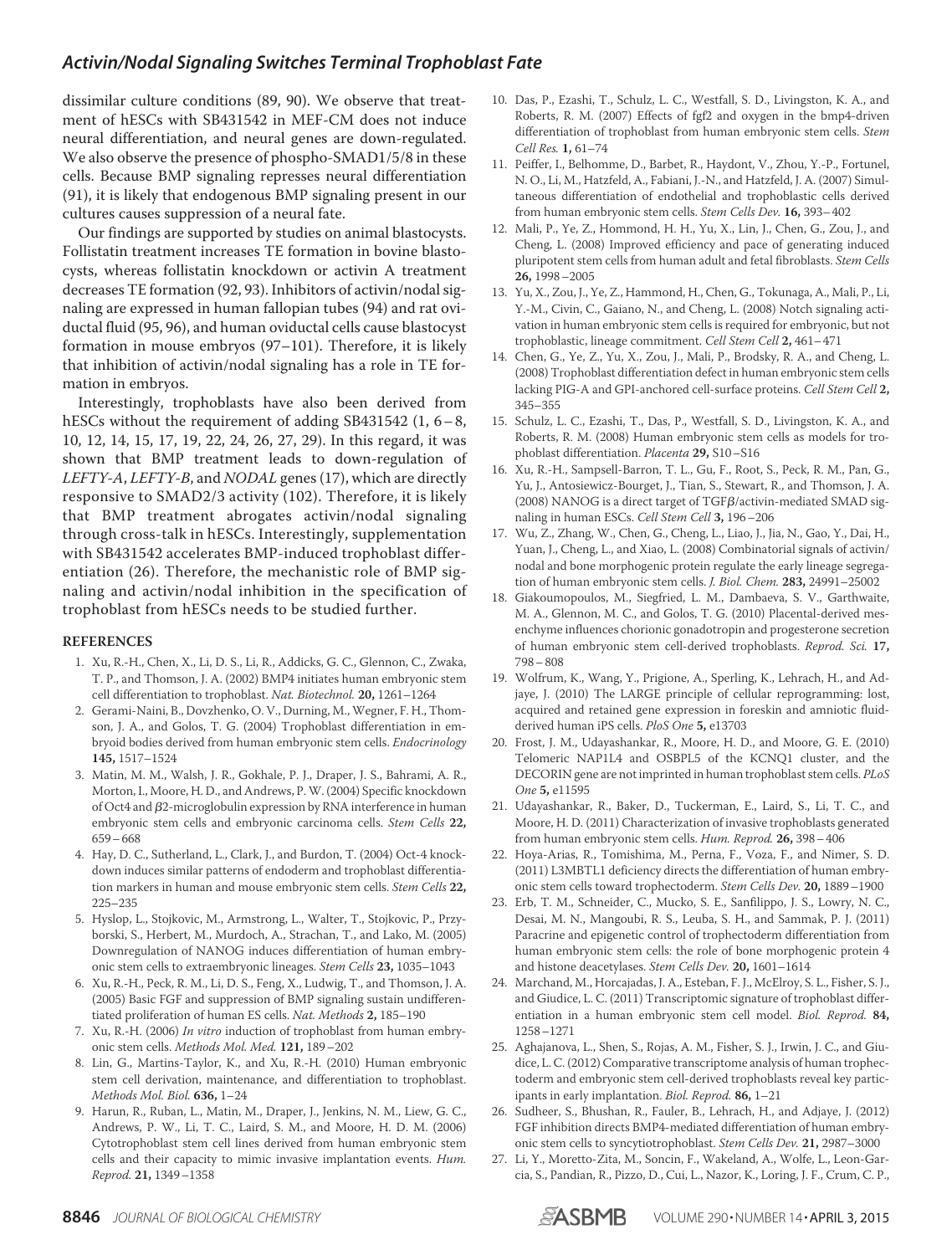Laurent, L. C., and Parast, M. M. (2013) BMP4-directed trophoblast differentiation of human embryonic stem cells is mediated through a Np63 cytotrophoblast stem cell state. Development **140,** 3965–3976

- 28. Lichtner, B., Knaus, P., Lehrach, H., and Adjaye, J. (2013) BMP10 as a potent inducer of trophoblast differentiation in human embryonic and induced pluripotent stem cells. Biomaterials **34,** 9789–9802
- 29. Amita, M., Adachi, K., Alexenko, A. P., Sinha, S., Schust, D. J., Schulz, L. C., Roberts, R. M., and Ezashi, T. (2013) Complete and unidirectional conversion of human embryonic stem cells to trophoblast by BMP4. Proc. Natl. Acad. Sci. U.S.A. **110,** E1212–E1221
- 30. Kleinsmith, L. J., and Pierce, G. B., Jr. (1964) Multipotentiality of single embryonal carcinoma cells. Cancer Res. **24,** 1544–1551
- 31. O'Driscoll, C. M., Coulter, J. B., and Bressler, J. P. (2013) Induction of a trophoblast-like phenotype by hydralazine in the p19 embryonic carcinoma cell line. Biochim. Biophys. Acta. **1833,** 460–467
- 32. Chen, Y., Wang, K., Chandramouli, G. V. R., Knott, J. G., and Leach, R. (2013) Trophoblast lineage cells derived from human induced pluripotent stem cells. Biochem. Biophys. Res. Commun. **436,** 677–684
- 33. Genbacev, O., Donne, M., Kapidzic, M., Gormley, M., Lamb, J., Gilmore, J., Larocque, N., Goldfien, G., Zdravkovic, T., McMaster, M. T., and Fisher, S. J. (2011) Establishment of human trophoblast progenitor cell lines from the chorion. Stem Cells **29,** 1427–1436
- 34. Hayashi, Y., Furue, M. K., Tanaka, S., Hirose, M., Wakisaka, N., Danno, H., Ohnuma, K., Oeda, S., Aihara, Y., Shiota, K., Ogura, A., Ishiura, S., and Asashima, M. (2010) BMP4 induction of trophoblast from mouse embryonic stem cells in defined culture conditions on laminin. In Vitro Cell Dev. Biol. Anim. **46,** 416–430
- 35. He, S., Pant, D., Schiffmacher, A., Meece, A., and Keefer, C. L. (2008) Lymphoid enhancer factor 1-mediated Wnt signaling promotes the initiation of trophoblast lineage differentiation in mouse embryonic stem cells. Stem Cells **26,** 842–849
- 36. Peng, S., Hua, J., Cao, X., and Wang, H. (2011) Gelatin induces trophectoderm differentiation of mouse embryonic stem cells. Cell Biol. Int. **35,** 587–591
- 37. Morgani, S. M., Canham, M. A., Nichols, J., Sharov, A. A., Migueles, R. P., Ko, M. S. H., and Brickman, J. M. (2013) Totipotent embryonic stem cells arise in ground-state culture conditions. Cell Rep. **3,** 1945–1957
- 38. Tiruthani, K., Sarkar, P., and Rao, B. (2013) Trophoblast differentiation of human embryonic stem cells. Biotechnol. J. **8,** 421–433
- 39. Morrish, D. W., Dakour, J., and Li, H. (1998) Functional regulation of human trophoblast differentiation. J. Reprod. Immunol. **39,** 179–195
- 40. Bischof, P., and Irminger-Finger, I. (2005) The human cytotrophoblastic cell, a mononuclear chameleon. Int. J. Biochem. Cell Biol. **37,** 1–16
- 41. Graham, C. H., Lysiak, J. J., McCrae, K. R., and Lala, P. K. (1992) Localization of transforming growth factor- $\beta$  at the human fetal-maternal interface: role in trophoblast growth and differentiation. Biol. Reprod. **46,** 561–572
- 42. Caniggia, I., Taylor, C. V., Ritchie, J. W., Lye, S. J., and Letarte, M. (1997) Endoglin regulates trophoblast differentiation along the invasive pathway in human placental villous explants. Endocrinology **138,** 4977–4988
- 43. Bernardo, A. S., Faial, T., Gardner, L., Niakan, K. K., Ortmann, D., Senner, C. E., Callery, E. M., Trotter, M. W., Hemberger, M., Smith, J. C., Bardwell, L., Moffett, A., and Pedersen, R. A. (2011) BRACHYURY and CDX2 mediate BMP-induced differentiation of human and mouse pluripotent stem cells into embryonic and extraembryonic lineages. Cell Stem Cell **9,** 144–155
- 44. Roberts, R. M., Loh, K. M., Amita, M., Bernardo, A. S., Adachi, K., Alexenko, A. P., Schust, D. J., Schulz, L. C., Telugu, B. P. V. L., Ezashi, T., and Pedersen, R. A. (2014) Differentiation of trophoblast cells from human embryonic stem cells: to be or not to be? Reproduction **147,** D1–D12
- 45. Beddington, R. S., and Robertson, E. J. (1989) An assessment of the developmental potential of embryonic stem cells in the midgestation mouse embryo. Development **105,** 733–737
- 46. Ng, R. K., Dean, W., Dawson, C., Lucifero, D., Madeja, Z., Reik, W., and Hemberger, M. (2008) Epigenetic restriction of embryonic cell lineage fate by methylation of Elf5. Nat. Cell Biol. **10,** 1280–1290
- 47. Hemberger, M., Udayashankar, R., Tesar, P., Moore, H., and Burton, G. J. (2010) ELF5-enforced transcriptional networks define an epigenetically

regulated trophoblast stem cell compartment in the human placenta. Hum. Mol. Genet. **19,** 2456–2467

- 48. Collier, T. S., Randall, S. M., Sarkar, P., Rao, B. M., Dean, R. A., and Muddiman, D. C. (2011) Comparison of stable-isotope labeling with amino acids in cell culture and spectral counting for relative quantification of protein expression. Rapid Commun. Mass Spectrom. **25,** 2524–2532
- 49. Xu, C., Inokuma, M. S., Denham, J., Golds, K., Kundu, P., Gold, J. D., and Carpenter, M. K. (2001) Feeder-free growth of undifferentiated human embryonic stem cells. Nat. Biotechnol. **19,** 971–974
- 50. Collier, T. S., Sarkar, P., Rao, B., and Muddiman, D. C. (2010) Quantitative top-down proteomics of SILAC labeled human embryonic stem cells. J. Am. Soc. Mass Spectrom. **21,** 879–889
- 51. Livak, K. J., and Schmittgen, T. D. (2001) Analysis of relative gene expression data using real-time quantitative PCR and the  $2(-\Delta\Delta C(T))$  method. Methods **25,** 402–408
- 52. Birkedal-Hansen, H., Yamada, S., Windsor, J., Pollard, A. H., Lyons, G., Stetler-Stevenson, W., and Birkedal-Hansen, B. (2008) Matrix metalloproteinases. Curr. Protoc. Cell Biol. 10.1002/0471143030.cb1008s40
- 53. Riccardi, C., and Nicoletti, I. (2006) Analysis of apoptosis by propidium iodide staining and flow cytometry. Nat. Protoc. **1,** 1458–1461
- 54. Shevchenko, A., Wilm, M., Vorm, O., and Mann, M. (1996) Mass spectrometric sequencing of proteins silver-stained polyacrylamide gels. Anal. Chem. **68,** 850–858
- 55. Andrews, G. L., Shuford, C. M., Burnett, J. C., Jr., Hawkridge, A. M., and Muddiman, D. C. (2009) Coupling of a vented column with splitless nanoRPLC-ESI-MS for the improved separation and detection of brain natriuretic peptide-32 and its proteolytic peptides. J. Chromatogr. B Analyt. Technol. Biomed. Life Sci. **877,** 948–954
- 56. Perkins, D. N., Pappin, D. J., Creasy, D. M., and Cottrell, J. S. (1999) Probability-based protein identification by searching sequence databases using mass spectrometry data. Electrophoresis **20,** 3551–3567
- 57. Telugu, B. P., Adachi, K., Schlitt, J. M., Ezashi, T., Schust, D. J., Roberts, R. M., and Schulz, L. C. (2013) Comparison of extravillous trophoblast cells derived from human embryonic stem cells and from first trimester human placentas. Placenta **34,** 536–543
- 58. Caniggia, I., Lye, S. J., and Cross, J. C. (1997) Activin is a local regulator of human cytotrophoblast cell differentiation. Endocrinology **138,** 3976–3986
- 59. Gerbaud, P., Pidoux, G., Guibourdenche, J., Pathirage, N., Costa, J. M., Badet, J., Frendo, J.-L., Murthi, P., and Evain-Brion, D. (2011) Mesenchymal activin-A overcomes defective human trisomy 21 trophoblast fusion. Endocrinology **152,** 5017–5028
- 60. Natale, D. R. C., Hemberger, M., Hughes, M., and Cross, J. C. (2009) Activin promotes differentiation of cultured mouse trophoblast stem cells towards a labyrinth cell fate. Dev. Biol. **335,** 120–131
- 61. Mahmood, A., Harkness, L., Schrøder, H. D., Abdallah, B. M., and Kassem, M. (2010) Enhanced differentiation of human embryonic stem cells to mesenchymal progenitors by inhibition of TGF- $\beta$ /activin/nodal signaling using SB-431542. J. Bone Miner. Res. **25,** 1216–1233
- 62. Chen, Y. S., Pelekanos, R. A., Ellis, R. L., Horne, R., Wolvetang, E. J., and Fisk, N. M. (2012) Small molecule mesengenic induction of human induced pluripotent stem cells to generate mesenchymal stem/stromal cells. Stem Cells Transl. Med. **1,** 83–95
- 63. Morrish, D. W., Bhardwaj, D., Dabbagh, L. K., Marusyk, H., and Siy, O. (1987) Epidermal growth factor induces differentiation and secretion of human chorionic gonadotropin and placental lactogen in normal human placenta. J. Clin. Endocrinol. Metab. **65,** 1282–1290
- 64. Morrish, D. W., Dakour, J., Li, H., Xiao, J., Miller, R., Sherburne, R., Berdan, R. C., and Guilbert, L. J. (1997) In vitro cultured human term cytotrophoblast: a model for normal primary epithelial cells demonstrating a spontaneous differentiation programme that requires EGF for extensive development of syncytium. Placenta **18,** 577–585
- 65. Bass, K. E., Morrish, D., Roth, I., Bhardwaj, D., Taylor, R., Zhou, Y., and Fisher, S. J. (1994) Human cytotrophoblast invasion is up-regulated by epidermal growth factor: evidence that paracrine factors modify this process. Dev. Biol. **164,** 550–561
- 66. LaMarca, H. L., Dash, P. R., Vishnuthevan, K., Harvey, E., Sullivan, D. E.,